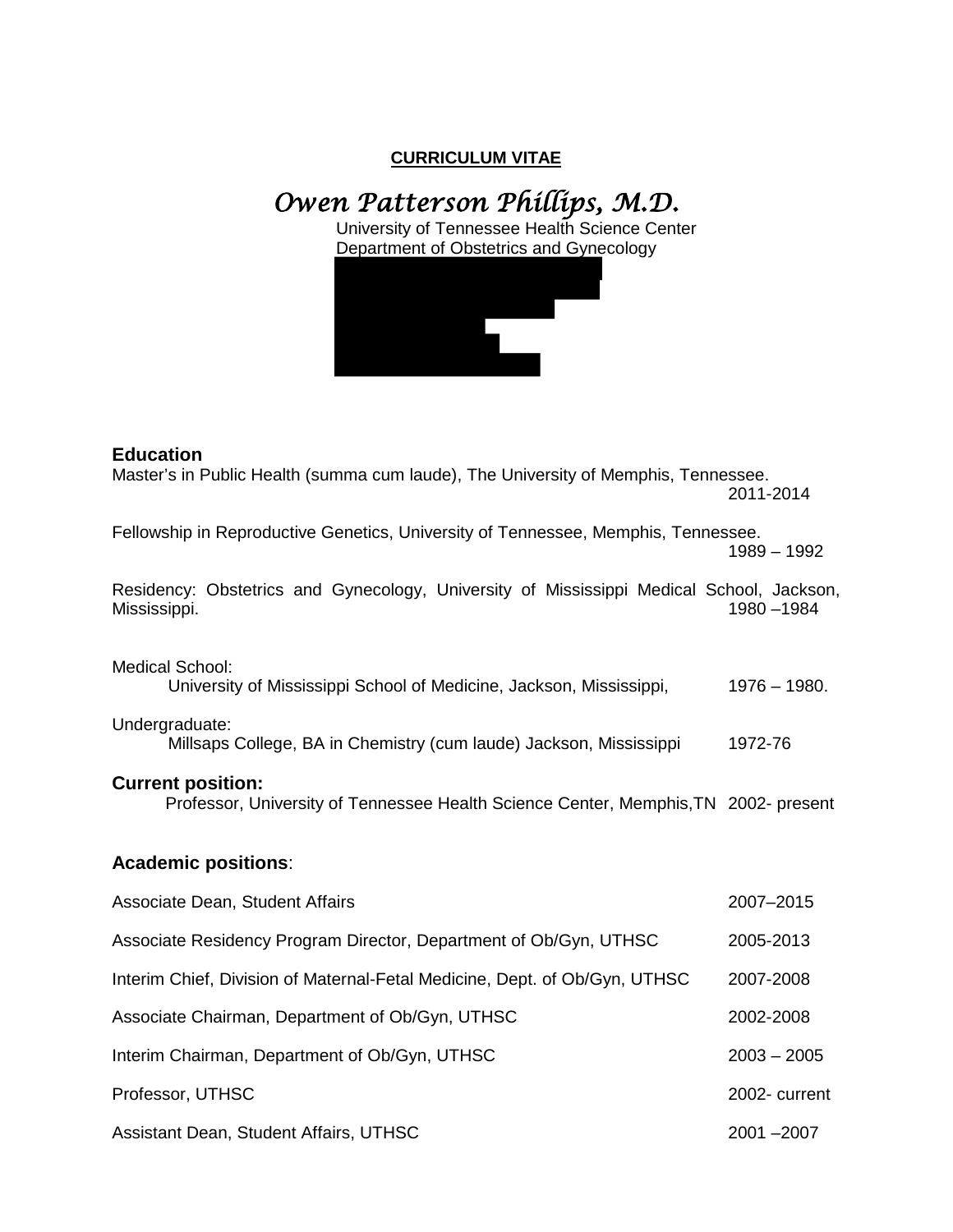| Director, Section of Reproductive Genetics, Division of Reproductive Endocrinology, Infertility<br>and Genetics, Dept. of OB/GYN, UTHSC                                                                                                                                                                                                                                                                                                               | 1999 - 2007                  |
|-------------------------------------------------------------------------------------------------------------------------------------------------------------------------------------------------------------------------------------------------------------------------------------------------------------------------------------------------------------------------------------------------------------------------------------------------------|------------------------------|
| Acting Director, Center for Women's Health Improvement                                                                                                                                                                                                                                                                                                                                                                                                | 1999 - 2003                  |
| Associate Professor, Department of Ob/Gyn, UTHSC                                                                                                                                                                                                                                                                                                                                                                                                      | 1998 - 2002                  |
| Assistant Professor, Department of Ob/Gyn, UTHSC                                                                                                                                                                                                                                                                                                                                                                                                      | 1994 - 1998                  |
| Director, Prenatal Screening Program, UT/MPL Laboratories                                                                                                                                                                                                                                                                                                                                                                                             | $1994 - 2002$                |
| Instructor, Department of Ob/Gyn                                                                                                                                                                                                                                                                                                                                                                                                                      | 1991-1994                    |
| Head, Department of Obstetrics and Gynecology, Naval Air Station Hospital, Millington, TN                                                                                                                                                                                                                                                                                                                                                             | 1993-1994                    |
| <b>Practice (Professional) Experience</b><br>Medical Director, Memphis Center for Reproductive Health, Memphis, Tennessee                                                                                                                                                                                                                                                                                                                             | 1997-2000                    |
| Obstetrics, Gynecology, Infertility Assoc., Pascagoula, Mississippi                                                                                                                                                                                                                                                                                                                                                                                   | $1984 - 1989$                |
| <b>Board Certification</b><br>American Board of Obstetrics and Gynecology<br>Board Certified, 1986, Diplomate #23417<br>Recertified, 6/26/2006, 12/31/2012; 12/31/2017, 12/31/2019                                                                                                                                                                                                                                                                    | expires 2021                 |
| <b>American Board of Medical Genetics</b><br>Board Certified, 6/24/1993, Diplomate #93231<br>Recertified: 01/18/2007, 10/2007; 10/2017                                                                                                                                                                                                                                                                                                                | expires 2027                 |
| <b>Medical Licensure</b><br>Tennessee (active) #20192 issued 10/5/1989<br>Mississippi (active) #9171 issued 8/4/1980                                                                                                                                                                                                                                                                                                                                  | expires 2019<br>expires 2020 |
| <b>Society Memberships</b><br>American College of Obstetricians and Gynecologists, Fellow<br>Memphis and Shelby County Obstetrical Society, president<br>American Society of Human Genetics, Member ID #11698, 1993-present<br>American College of Medical Genetics, Member ID #2003, 1/10/1992-1999<br>Central Association of Obstetricians and Gynecologists, ACOG #0242071, 2007-present<br>Memphis Journal Review Club, Treasurer, 8/2005-present |                              |
| <b>Honors</b><br>Alpha Omega Alpha,<br>Huffman-Capraro Award, Outstanding paper, NASPAG,<br>Charles Hunter Award, Outstanding research, AGOS,<br>Outstanding Clerkship Director,                                                                                                                                                                                                                                                                      | 1980<br>1992<br>1992<br>1998 |

Academy of Distinguished Teaching Professors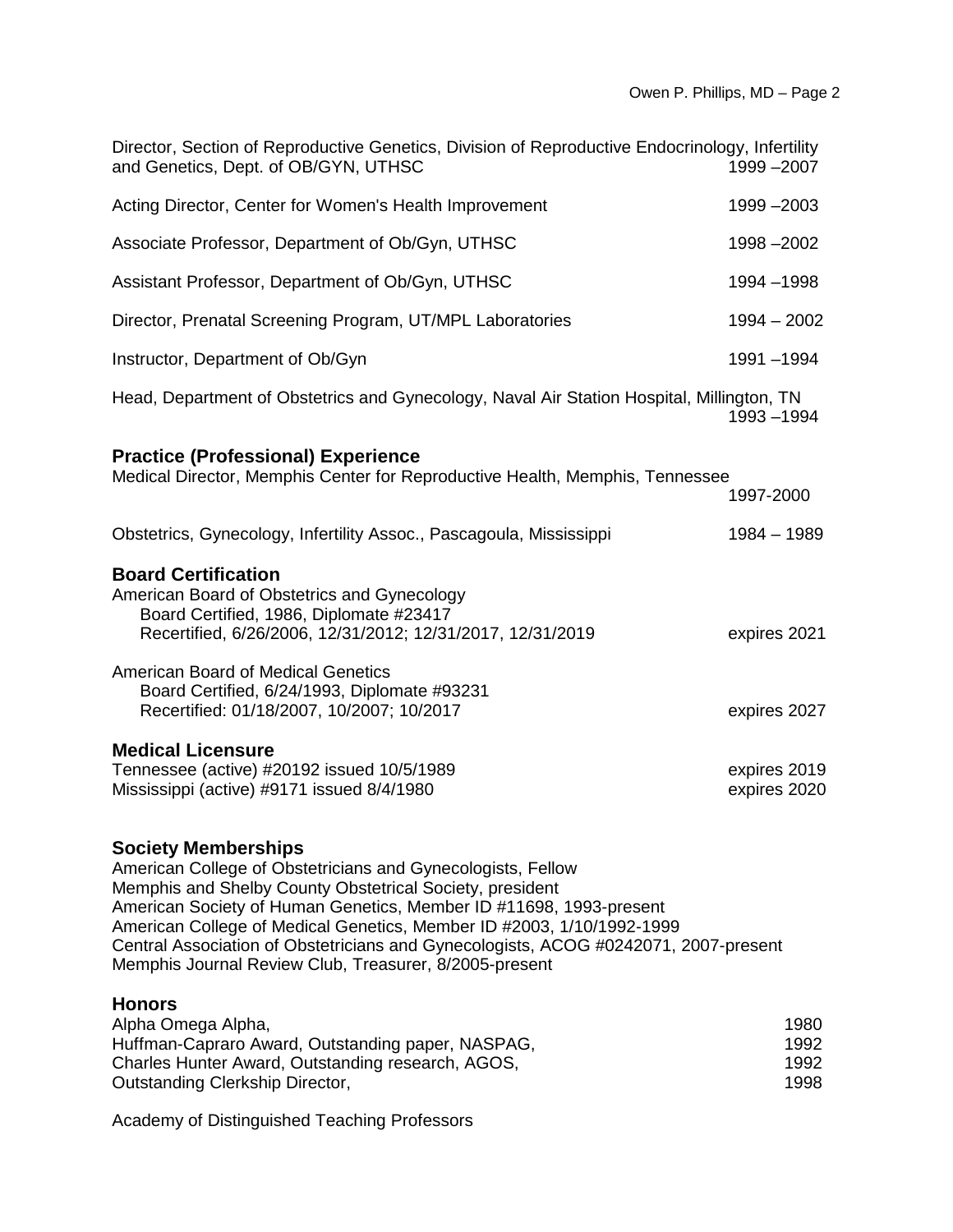| University of Tennessee, Memphis,<br>Golden Apple Teaching Award for Medical Genetics                                                                                         | 2000                      |
|-------------------------------------------------------------------------------------------------------------------------------------------------------------------------------|---------------------------|
| University of Tennessee, Memphis,                                                                                                                                             | 2001                      |
| Golden Apple Teaching Award for the Longitudinal Community Program<br>University of Tennessee, Memphis,<br>Outstanding Clerkship Director,                                    | 2001<br>2001              |
| 50 Most Influential Women of Memphis, Memphis Women's Magazine,<br>Golden Apple Teaching Award for the Longitudinal Community Program                                         | 2001                      |
| University of Tennessee Health Science Center, Memphis,<br>Fellowship, The Hedwig van Ameringen Executive Leadership in Academic Medicine                                     | 2002                      |
| (ELAM) Program for Women, Drexel University, Philadelphia, Pennsylvania,<br>The Cannon Award, Children's Foundation Research Center of Memphis at                             | 2003-5                    |
| Le Bonheur Children's Medical Center, Memphis<br>Golden Apple Teaching Award for Obstetrics and Gynecology                                                                    | 2007                      |
| University of Tennessee Health Science Center, Memphis,<br>Big Sister of the Year, Greater Memphis Area, and Volunteer of the Year, State of Tennessee,                       | 2008                      |
| Big Brother-Big Sister Organization, Memphis, TN,                                                                                                                             | 2008                      |
| Top Doctors® 2008, 2011, 2012, 2013, 2016<br>10 <sup>th</sup> Annual Health Care Heroes Award, 2008 Finalist in Community Outreach, Memphis<br>Business Journal, Memphis, TN, | 2008                      |
| Golden Apple Teaching Award for Obstetrics and Gynecology                                                                                                                     |                           |
| University of Tennessee, Memphis, 1999, 2002, 2004, 2008, 2009, 2010, 2012,<br>2013, 2014, 2016, 2017, 2018                                                                   |                           |
| Best Doctors in America <sup>®</sup> ,<br>"Putting Students First Award", Phi Chi Fraternity<br>Women of Achievement Award for Heroism,                                       | 2007-2014<br>2013<br>2015 |
| Golden Apple Teaching Award for M2 Reproduction Module<br>University of Tennessee Health Science Center, Memphis,                                                             | 2017                      |
| <b>Educational Activities</b>                                                                                                                                                 |                           |
| Current teaching responsibilities:<br>MFM fellows, responsible for genetics education. Lectures                                                                               |                           |
| Resident education: Reproductive genetics, social and behavioral determinants of<br>health, business of medicine lectures.                                                    |                           |
| Resident education: bedside teaching, 32 residents                                                                                                                            |                           |
| Clerkship ObGyn, lectures on menopause and genetics, bedside teaching                                                                                                         |                           |
| Specialty advisor for M3 and M4 students                                                                                                                                      |                           |
| Mentor for M1 and M2 students through 'Peer/Mentor Groups'                                                                                                                    |                           |
| Faculty advisor, Ob-Gyn Student Interest Group                                                                                                                                |                           |
| Faculty advisor for medical student longitudinal projects, community service                                                                                                  |                           |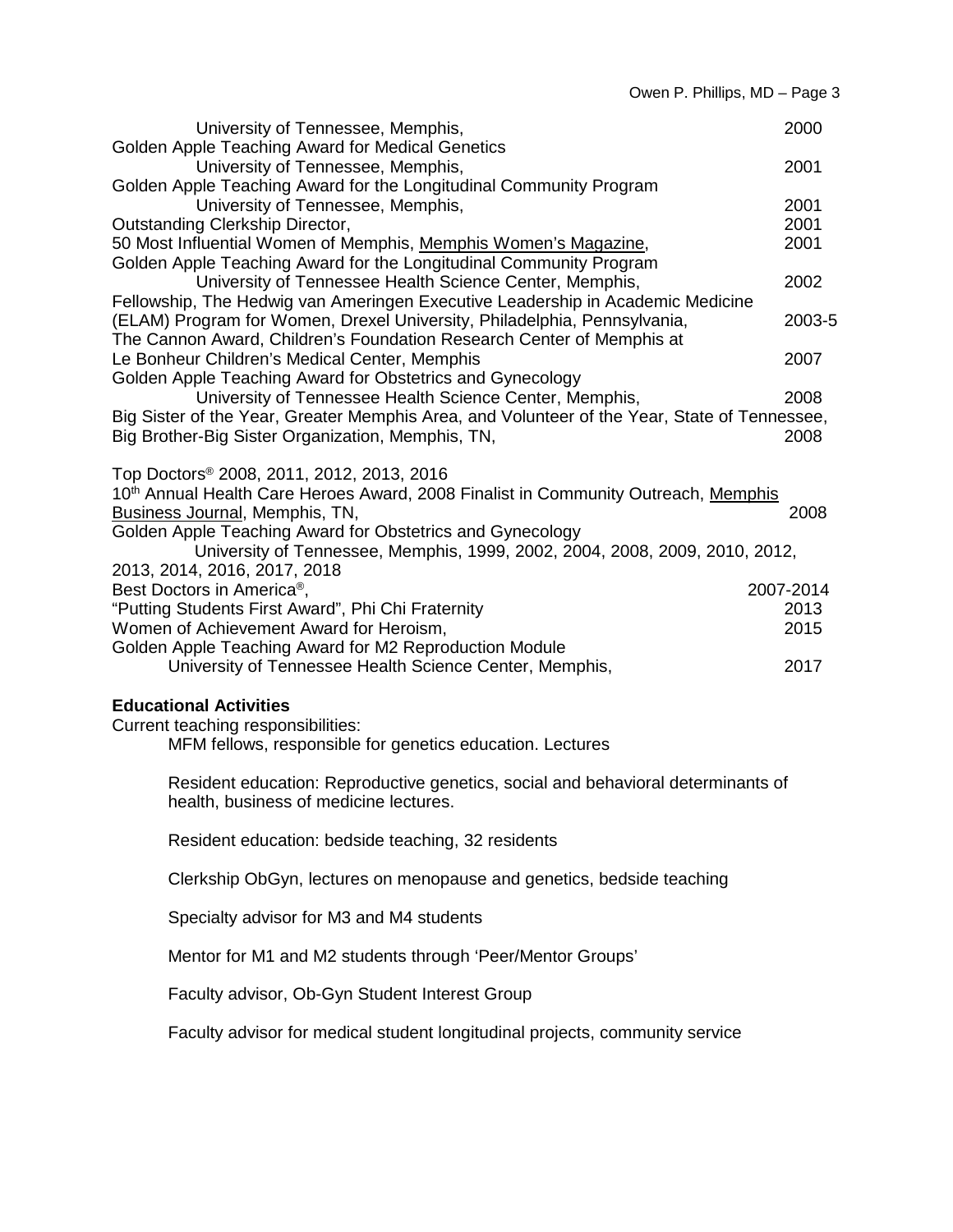Resident Research Project Advising (projects since 2017)

Odulana, F. (2017) Long-acting reversible contraception uptake among adolescent-aged women in an urban clinic. Manuscript in progress

VanderVelde N. (2017) Assessing risk for postpartum depression using the Adverse Childhood Events questionnaire

Stokes, L. (2018) Postpartum follow-up in women who receive immediate postpartum long-acting reversible contraception

Maleka, P. (2018) Could motivational interviewing increase contraceptive uptake among a high-risk clinic population?

| Course Director, Reproductive Systems Medical Student Curriculum, UTHSC |               |
|-------------------------------------------------------------------------|---------------|
|                                                                         | 2015- present |
| Councilor, Alpha Omega Alpha, Beta Chapter                              | 2007-2016     |
| Course Director, Prevention, Community and Culture, UTHSC               | $2003 - 2006$ |
| Director, Ob/Gyn M3 Clerkship, UTHSC                                    | $1997 - 2002$ |

#### VISITING PROFESSORSHIPS AND INVITED LECTURES

Presenter, AMA Child Health Initiative, Conference on Child Health. Washington, DC, 1999

Presenter, AAMC, Special Interest Group on Women's Health. "UT Center for Women's Health Improvement: How do we really make a difference in our communities?" Chicago, IL 2000

Presenter, American Heart Association Conference for Women, November 16, 2002

Faculty, 12<sup>th</sup> Annual Current Issues in Obstetrics and Gynecology, Snowmass, CO, March 9-14, 2003

Speaker, Tennessee Academy of Family Physicians 55<sup>th</sup> Annual Scientific Assembly, Gatlinburg, TN, October 2003

Speaker, "Women's Health: Access and Prevention", 2004 Women's Health Conference, Mississippi State Dept. of Health, Greenville, MS, July 28, 2004

Faculty, 20<sup>th</sup> Annual Contemporary Issues in Obstetrics and Gynecology: The 2006 Perspective, Sandestin, FL, July 31-August 5, 2006

Participant, Community Issues Forum, "Many Rivers to Cross: Health & Related Barriers to Women's Economic Self Sufficiency in Memphis, University of Memphis Center for Research on Women, April 12, 2007

Lecturer, "Professionalism: The Real World Definition", "Viral Illness in Pregnancy", OB/GYN Resident Research Symposium, University of Mississippi Medical Center, Jackson,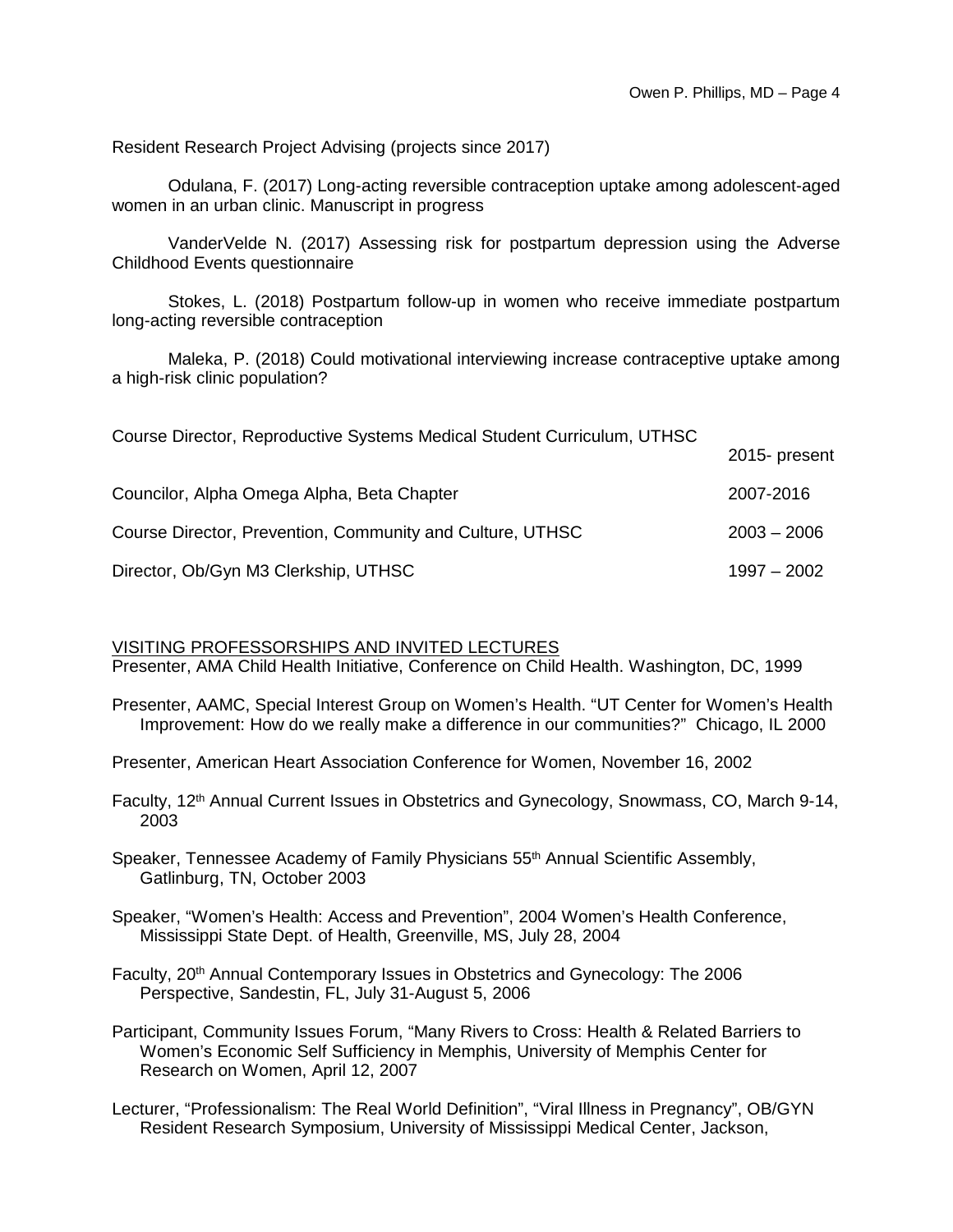Mississippi, June 15, 2007

Lecturer, "Office Gynecology and the Menopausal Patient", Primary Care Conference 2007, Methodist Healthcare, Amelia Island, July 15-17, 2007

- Lecturer, "Hormone Therapy, Menopause, and The Women's Health Initiative", Primary Care Issues in Women's Health, Methodist Healthcare, University of Memphis, Memphis, Tennessee, August 17-18, 2007
- Formal Discussant-paper review, 74<sup>th</sup> Annual Meeting of the Central Association of Obstetricians and Gynecologists, Chicago, Illinois, October 17-20, 2007
- Lecturer, "Hormone Therapy, Menopause, and the Women's Health Initiative", "Office Gynecology for the Primary Care Physician." Advances in Medicine, Methodist Healthcare, Grand Cayman Islands, November 5-8, 2007.
- Lecturer, "Physician as Teacher: Mentor" Dean's Faculty and Resident Development Series, University of Tennessee Chattanooga/Erlanger Health Systems, Chattanooga, Tennessee, June 9, 2008.
- Phillips O, Taylor L, White S. "Workshop: Intimate Partner Violence", University of Tennessee Health Science Center, Dept. of Obstetrics and Gynecology, July 10, 2008.
- Phillips O, Gonzales KN. "Workshop: Cultural Sensitivity", University of Tennessee Health Science Center, Dept. of Obstetrics and Gynecology, July 24, 2008.
- Phillips O. "First Trimester Screening." 2010 ACOG Tennessee Section Post Graduate Course, Nashville, Tennessee, February 27, 2010.
- Phillips O. "First Trimester Screening." 2010 ACOG Tennessee Section Post Graduate Course, Memphis, Tennessee, March 27, 2010.
- Phillips O. "Contraception." University of Tennessee Health Science Center, Department of Internal Medicine, Memphis, TN, April 19, 2010.
- Phillips O. "First Trimester Screening." 2010 ACOG Tennessee Section Post Graduate Course, Knoxville, Tennessee, April 24, 2010.
- Keynote speaker, luncheon mentoring high school students, "Changing the Face of Medicine: Celebrating Women Physicians", sponsored by Memphis Medical Foundation, Memphis Public Library, June 23, 2010.
- Grand Rounds, Department of General Surgery, UTHSC. "Teaching across Generation", July, 2015
- Grand Rounds, Department of Medical Endocrinology, UTHSC. New Genetic Technologies, March 2016
- Lecturer and Content Contributor, ACOG Genomics Course, September, October and November 2016; December 2017; February 2018

Grand Rounds, Department of Pediatrics, UTHSC. New Genetic Technologies, January 2017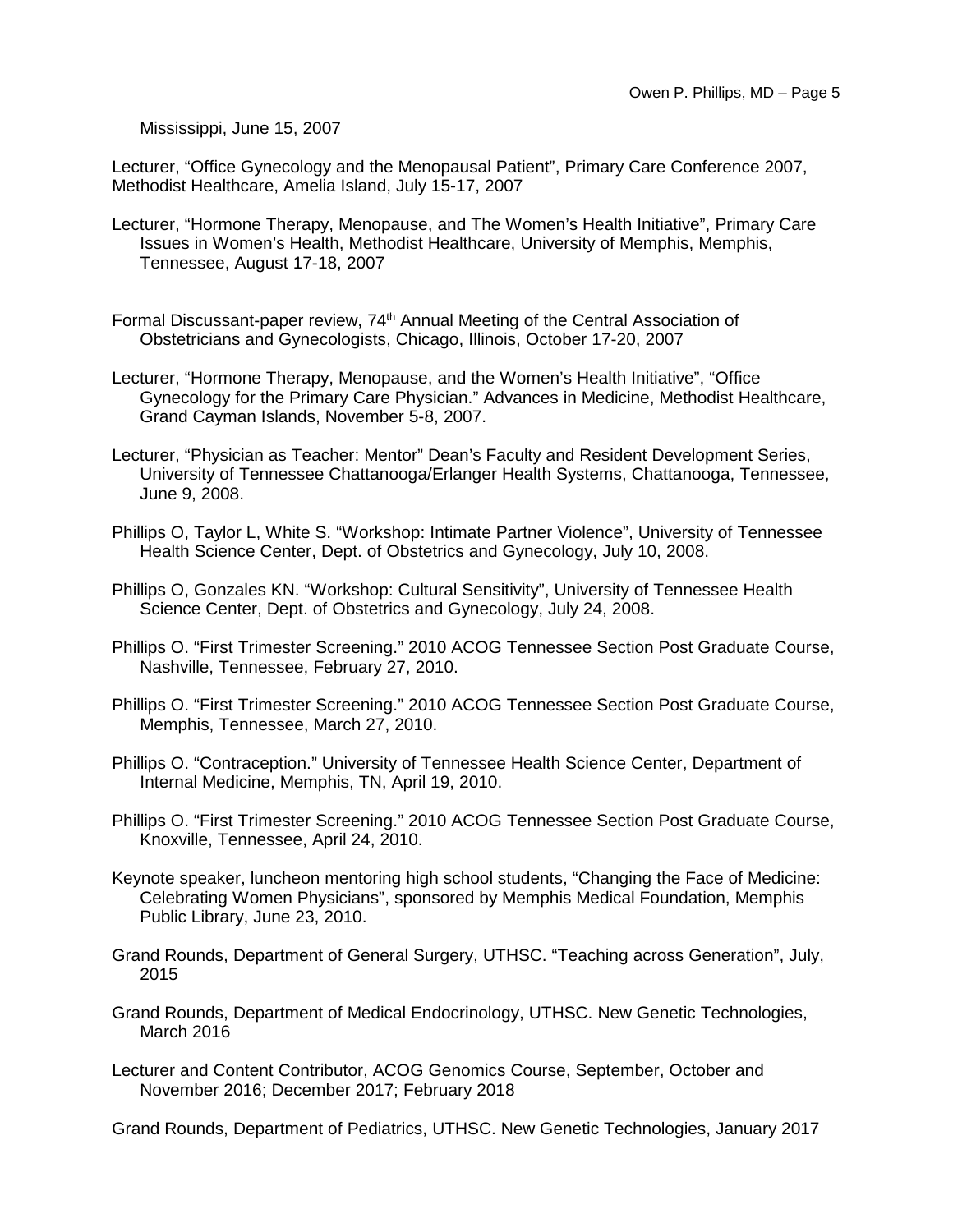## COMMITTEES AND OFFICES HELD

| Active                                                                      |                    |  |
|-----------------------------------------------------------------------------|--------------------|--|
| University of Tennessee Health Science Center, Memphis, Tennessee           |                    |  |
| Promotion and Tenure Committee College of Medicine                          | $1/2018$ - present |  |
| Member, Medical Student Admission Committee,                                | 12/2008- present   |  |
| Promotion & Tenure 2008 Committee, Department of Obstetrics and Gynecology, |                    |  |
|                                                                             | $12/2008 - 2018$   |  |
| Faculty Career Development Advisory Committee,                              | $5/2007 - 2016$    |  |
| Chair, Medical Student Scholarship Committee,                               | $7/2007 - 4/2015$  |  |
|                                                                             |                    |  |

## *The Regional One Health at Memphis*

Utilization Management Committee, 4/9/2008 - present

## *Inactive*

- Member, Directorate of Longitudinal Community Program, Dean's Committee on Curricular Change, University of Tennessee Health Science Center, Memphis, TN, 8/1/1990 – 2000
- Chair, Progress and Promotions Committee, Class of 2003, University of Tennessee Health Science Center, Memphis, TN, 9/15/1999 – 5/2003
- Member, Board of Directors, UT Medical Group, 7/1/2000 6/30/2002
- Chairperson, Directorate of Longitudinal Community Program, Dean's Committee on Curricular Change, University of Tennessee Health Science Center, Memphis, TN, 8/1/2000 – 7/2003
- Chair, Search Committee for Chair of Family Medicine, University of Tennessee Health Science Center, Memphis, TN, 2006 – 6/2007

Tennessee Infant Mortality Data Committee, 1/2008 – 5/2008

## RESEARCH AND OTHER EXTERNAL SUPPORT<br>1. Principal Investigator: Phillips O. Co-Investig

- Principal Investigator: Phillips O. Co-Investigator: Ramsey R. Clinical trial of prenatal testing and diagnosis. IRB #8256. Approved 6/15/05. Termination date 6/15/06. Aim of project: To collect first trimester cervical swab specimens from pregnant women for fetal cell isolation and chromosomal analysis, such as testing for Down syndrome.
- 2. Principal Investigator: Phillips O. Co-Investigators: Somes G, Egerman R, Ramsey R. The University of Tennessee Department of Preventive Medicine. Conditions affective neurocognitive development and learning in early childhood (CANDLE). IRB #8495. Approved 12/08/2006. Expires 8/1/2012. Grant Amount: \$6,000,000 Aim of project: To identify and characterize the effect of the mother's home environment, prenatal habits, and potential deficiencies in micronutrients on the child's brain development over time.
- 3. Principal Investigator: Phillips O. OB CARES. IRB pending. Grant Amount \$25,000. Funder: The Urban Child Institute. Aim of project: To create an educational module for pregnant patients administered in an obstetrical office about the importance of reading from birth.

## **PUBLICATIONS**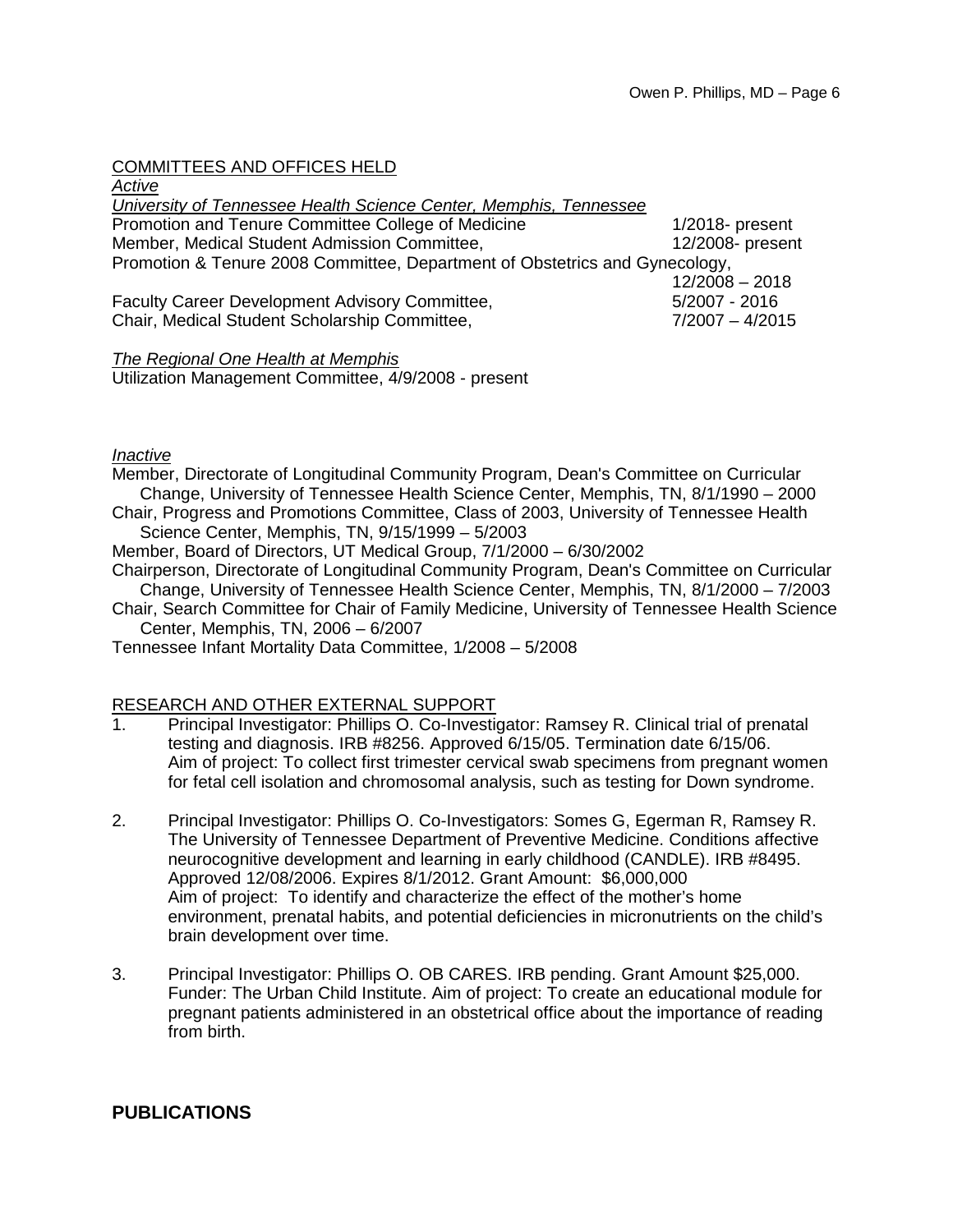- 1. Simpson JL, **Phillips OP**. Spermicides, hormonal contraception and congenital malformations. Adv Contracept 1990;6(3):141-67.
- 2. Shulman LP, Tharapel AT, Meyers CM, **Phillips OP**, Simpson JL, Elias S. Direct analysis of uncultured cytotrophoblastic cells from second and third trimester placentas: an accurate and rapid method for detecting fetal chromosome abnormalities. Am J Obstet Gynecol 1990;163(5 Pt1):1606-9.
- 3. Shulman LP, Ling FW, Meyers CM, **Phillips OP**, King PJ, Emerson DS, Cromwell SC, Simpson JL, Elias S. Dilation and evacuation for second-trimester genetic pregnancy termination: update on a reliable and preferable method. Am J Gynec Health 1991;5:30-3.
- 4. **Phillips OP**, Shulman LP, Altieri LA, Wilroy RS, Emerson DS, Dacus JV, Elias S. Prenatal counseling and diagnosis in progressively deforming osteogenesis imperfecta: a case of autosomal dominant transmission. Prenat Diag 1991;11(9):705-10.
- 5. **Phillips OP**, Tharapel AT, Shulman LP, Simpson JL, Elias S. Segregation analysis and genetic counseling when both parents carry balanced chromosomal translocations. Fert Steril 1991;56(4):646-52.
- 6. Shulman LP, Elias S, Morgan CD, Meyers CM, **Phillips OP**, Andersen RN, Simpson JL. Maternal serum alpha-fetoprotein screening in adolescents (letter). Adolesc Pediatr Gynecol 1991;4:51.
- 7. Shulman LP, Elias S, Meyers CM, **Phillips OP**, Emerson DS, Felker RE, Simpson JL. First-trimester transvaginal chorionic villus sampling. Surg Forum 1991;42:489-92.
- 8. Shulman LP, Elias S, Andersen RA, **Phillips OP**, Milunsky A, Holbrook KA, Smith LT, Fine JD, Simpson JL. Alpha-fetoprotein and acetylcholinesterase are not predictive of fetal junctional epidermolysis bullosa, Herlitz variant. Prenat Diagn 1991;11(11):813-8.
- 9. Shulman LP, Elias S, Tharapel AT, Li L, **Phillips OP**, Simpson JL. Sister chromatid exchange frequency in directly prepared cytotrophoblasts: Demonstration of in vivo DNA damage in pregnant women who smoke cigarettes. Am J Obstet Gynecol 1991;165(6):1877-80.
- 10. Wachtel SS, Elias S, Price J, Wachtel G, **Phillips OP**, Shulman LP, Meyers CM, Simpson JL, Docktor M. Fetal cells in the maternal circulation: Isolation by mutiparameter flow cytometry and confirmation by PCR. Hum Repro 1991;6:1466-99.
- 11. Shulman LP, Simpson JL, Felker RE, Emerson DS, Meyers CM, **Phillips OP**, Elias S. Transvaginal chorionic villus sampling using transabdominal ultrasound guidance. Prenat Diagn 1992;12(3):229-34.
- 12. Shulman LP, Elias S, **Phillips OP**, Simpson J. Minimal fetomaternal transfusion in ultrasound-guided fetal skin sampling (letter). Prenat Diagn 1991;11(12): 924-7.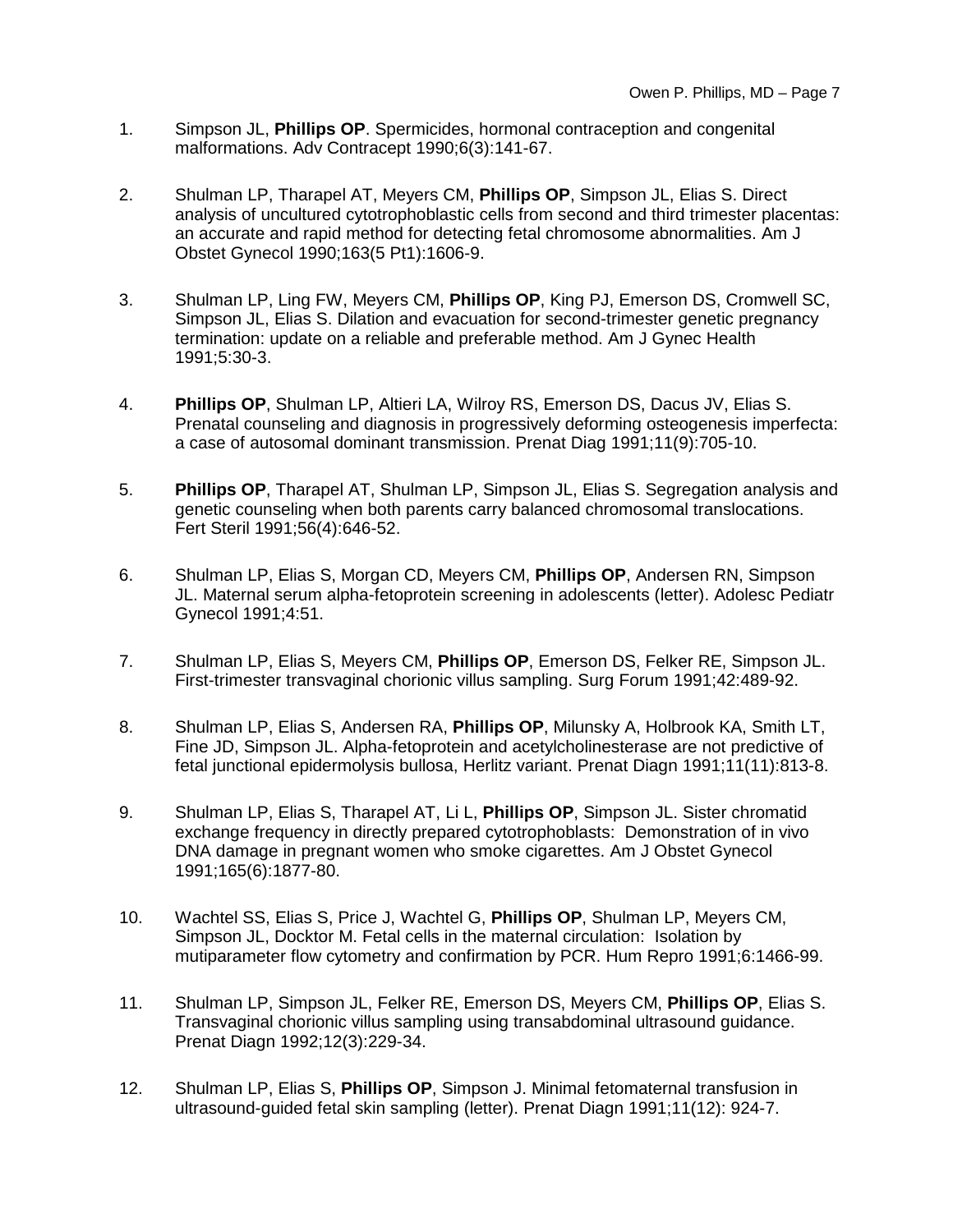- 13. Price JO, Elias S, Wachtel SS, Klinger K, Doctor M, Tharapel AT, Shulman LP, **Phillips OP**, Meyers CM, Shook D, Wachtel G, Simpson JL. Prenatal diagnosis with fetal cells isolated from maternal blood by mutiparameter flow cytometry. Am J Obstet Gynecol 1991;165(6):1731-7.
- 14. **Phillips OP**, Simpson JL, Morgan CD, Andersen RN, Shulman LP, Meyers CM, Shaver D, Sibai BM, Tolley EA, Elias S. Unexplained elevated maternal serum alphafetoprotein (MSAFP) is not predictive of adverse perinatal outcome in an indigent urban population. Am J Obstet Gynecol 1992;166(3):978-82.
- 15. Shulman LP, Elias S, **Phillips OP**, Dungan JS, Grevengood C, Simpson JL. Early twin amniocentesis prior to 14 weeks gestation (letter). Prenat Diagn 1992;12(7):625-6.
- 16. Shulman LP, Emerson DS, Felker RE, **Phillips OP**, Simpson JL, Elias S. High frequency of cytogenetic abnormalities in fetuses with cystic hygroma diagnosed in the first trimester. Obstet Gynecol 1992;80(1):80-2.
- 17. **Phillips OP**, Elias S, Simpson JL, Shulman LP, Morgan C, Andersen RA. Maternal serum screening for fetal Down syndrome in women less than 35 years of age using alpha-fetoprotein (AFP), human chorionic gonadotropin (hCG), and unconjugated estriol (uE<sub>3</sub>): a prospective 2-year study. Obstet Gynecol 1992;80(3):353-8.
- 18. **Phillips OP**, Shulman LP, Elias S, Simpson JL. [1993] Maternal serum screening for fetal Down syndrome using alpha-fetoprotein (AFP), human chorionic gonadotropin  $(hCG)$ , and unconjugated estriol  $(uE_3)$  in adolescent population. Pediatr and Adolesc Gynecology 1993;6:91-4.
- 19. Shulman LP, Moretti M, Shaver DC, Mercer BM, Tharapel AT, Sibai BM, Meyers CM, **Phillips OP**, Barton JR, Simpson JL, Elias S. Mode of ascertainment is critical in assessing safety of percutaneous umbilical blood sampling (PUBS). Am J Perinatol 1993;10(1):27-9.
- 20. Shulman LP, Simpson JL, Elias S, Felker RE, Emerson DS, **Phillips OP**. Transvaginal chorionic villus sampling using transabdominal ultrasound: A new technique for firsttrimester prenatal diagnosis. Fetal Diagn Ther 1993;8(2):144-8.
- 21. **Phillips OP**, Elias S, Woods D, Bishop C. Cystic fibrosis mutations in white and black Americans: an approach to identification of unknown mutations with implications for cystic fibrosis screening. Am J Obstet Gynecol 1993;168(4):1076-82.
- 22. **Phillips O P**, Elias S. Preconceptual and prenatal genetic counseling in women of advanced reproductive age. J Women's Health 1993;2:1-5.
- 23. Shulman LP, **Phillips OP**, Muram D, Elias S. Pregnancy management decisions by adolescents following second-trimester prenatal diagnosis of fetal abnormalities. Adolesc Pediatr Gynecol 1994;7:25-8.
- 24. Dungan JS, Shulman LP, Meyer NL, **Phillips OP**, Simpson JL, Grevengood C, Elias S. Positive serum screening for fetal Down syndrome does not predict adverse perinatal outcome in absence of fetal aneuploidy. J Soc Gynecol Invest 1994;1(1):55-8.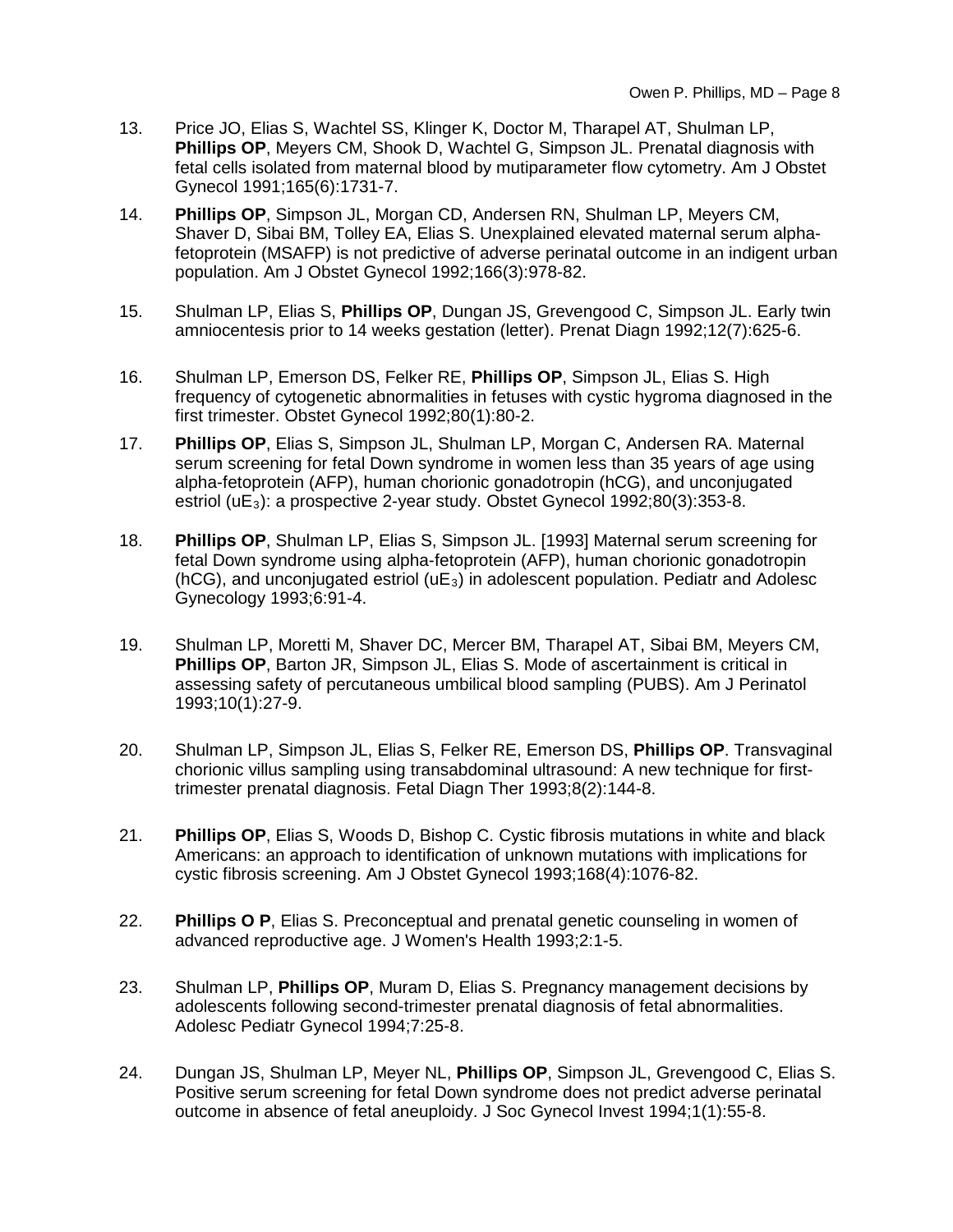- 25. Gross SJ, **Phillips OP**, Shulman LP, Bright NL, Dungan JS, Simpson JL, Elias S. Adverse outcome in patients screen-positive for neural tube defects and Down syndrome. Prenat Diagn 1994;14(7):609-13.
- 26. Shulman LP, Elias S, **Phillips OP**, Grevengood C, Dungan JS, Simpson JL. Amniocentesis performed at 14 weeks of gestation or earlier: comparison with firsttrimester transabdominal chorionic villus sampling. Obstet Gynecol 1994;83(4):543-8.
- 27. Grevengood C, Shulman LP, Dungan JS, Martens P, **Phillips OP**, Emerson DS, Felker RE, Simpson JL, Elias, S. Severity of abnormality influences decision to terminate pregnancies affected with fetal neural tube defects. Fetal Diagn Ther 1994;9(4):273-7.
- 28. Wachtel SS, Wachtel GM, Shulman LP, **Phillips OP**, Miller B, Photopoulos G. Identification of  $P_{53}$  mutations in endometrial adenocarcinoma by polymerase chain reaction-single-strand conformation polymorphism. J Soc Gynecol Invest 1994:1(3);234-7.
- 29. Shulman LP, Emerson DS, Grevengood C, Felker RE, Gross SJ, **Phillips OP**, Elias S. Clinical course and outcome of fetuses with isolated cystic nuchal lesions and normal karyotypes detected in the first trimester. Am J Obstet Gynecol 1994;171(5):1278-81.
- 30. Shulman LP, Grevengood C, **Phillips OP**, Gross SJ, Mace PC, Elias, S. Family planning decisions after prenatal detection of fetal abnormalities. Am J Obstet Gynecol 1994;171(5):1373-6.
- 31. **Phillips OP**, Simpson JL, Rivas M, Elias S. Trisomy 21 and maternal age at menopause: does reproductive age rather than chronological age influences risk of nondisjunction. Hum Genet 1995;95(1):117-8.
- 32. Shulman LP, **Phillips OP**, Gross SJ, Cervetti TA, Grevengood C, Elias S. Secondtrimester maternal serum alpha-fetoprotein screening of pregnancies characterized by first trimester isolated prominent fetal nuchal translucencies and normal karyotypes. (letter) Prenat Diagn 1995;15(1):91-2.
- 33. **Phillips OP**, Bishop C, Woods D, Elias S. Cystic fibrosis mutations among African-Americans in the Southeastern United States. J Nat Med Assoc 1995;87(6):433-5.
- 34. Bravo RR, Shulman LP, **Phillips OP**, Grevengood C, Martens PR. Transplacental needle passage in early amniocentesis and pregnancy loss. Obstet Gynecol 1995;86(3):437-40/
- 35. **Phillips OP**, Elias S. Prenatal diagnosis of hematologic disorders. Clin Obstet Gynecol 1995;38(3):558-72
- 36. **Phillips OP**, Tharapel AT, Park VM, Wachtel SS, Shulman LP. Risk of fetal mosaicism when placental mosaicism is diagnosed by chorionic villus sampling. Am J Obstet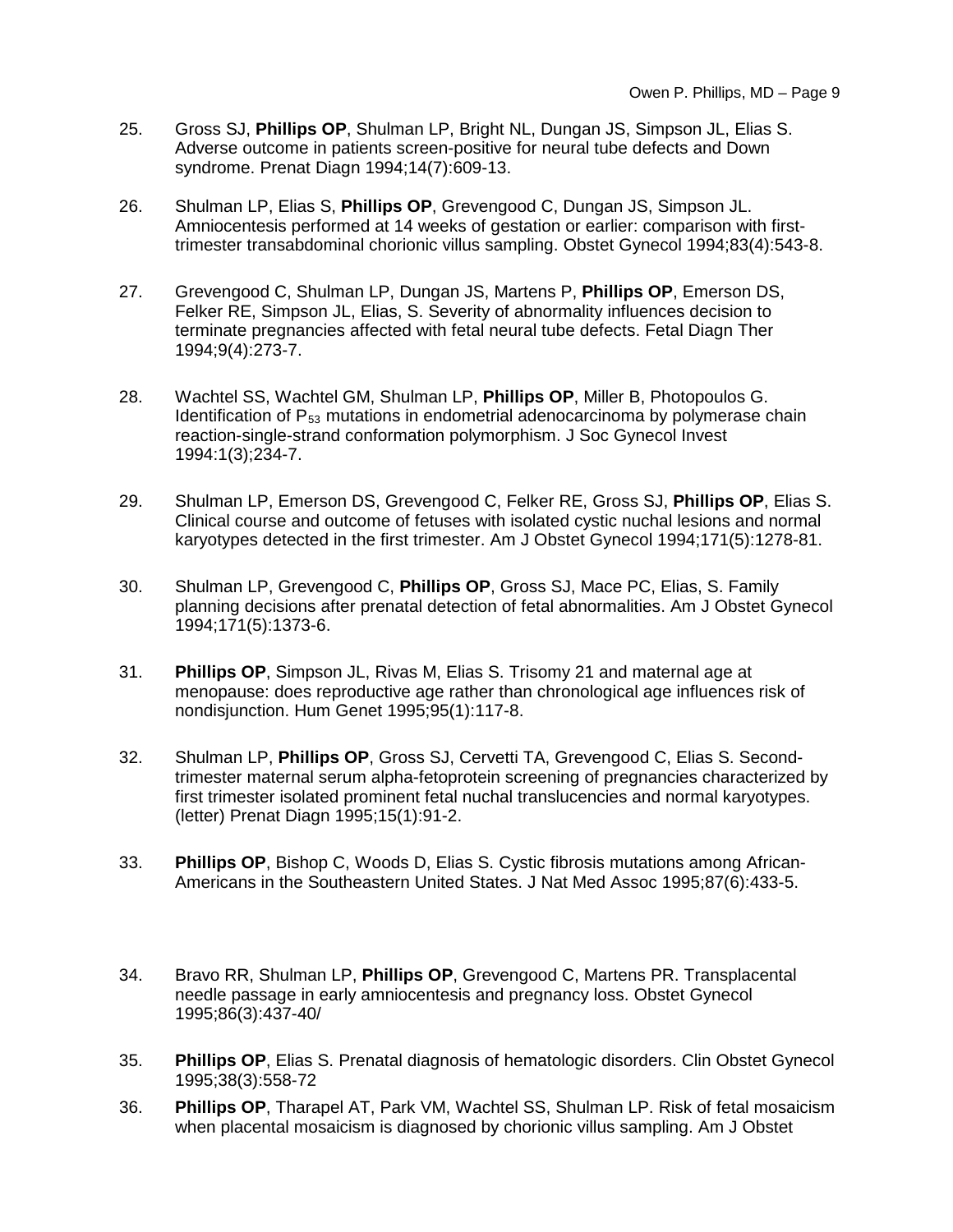Gynecol 1996;174(3):850-5.

- 37. Shulman LP, **Phillips OP**, Cervetti TA. Maternal serum analyte levels after first-trimester multifetal pregnancy reduction. Am J Obstet Gynecol 1996;174(3):1072-4.
- 38. Wachtel SS, Sammons D, Manley M, Wachtel G, Twitty G, Utermohlen J, **Phillips OP**, Shulman LP, Taron DJ, Mueller UR, Koeppen P, Ruffalo TM, Addis K, Porreco R, Murata-Collins J, Parker NB, McGavern L. Fetal cells in maternal blood: Recovery by charge flow separation. Hum Genet 1996;98(2):162-6
- 39. Gross SJ, Tharapel AT, **Phillips OP**, Shulman LP, Pivnick EK, Park VM. A jumping Robertsonian translocation: a molecular and cytogenetic study. Hum Genet 1996;98(3):291-6.
- 40. Dungan JS, Emerson DS, **Phillips OP**, Shulman LP. Cartilage-hair hypoplasia syndrome: implications for prenatal diagnosis. Fetal Diagn Ther 1996;11(6):398-401.
- 41. **Phillips OP**, Velagaleti GV, Tharapel AT, Shulman LP. Discordant direct and culture results following chorionic villus sampling and the diagnosis of a third cell line in the fetus. Prenat Diagn 1997;17(2):170-2.
- 42. Shulman LP, **Phillips OP**. Second-trimester levels of maternal serum alpha fetoprotein, human chorionic gonadotropin and unconjugated estriol after early transvaginal multifetal pregnancy reduction. Prenat Diagn 1997;17(5):488-90.
- 43. **Phillips OP**, Velagaleti GV N , Emerson DE , Tharapel AT , Shulman LP. Confirmation of fetal aneuploidy with primed in situ hybridization on amniotic fluid during selective fetal reduction. Prenat Diagn 1997;17(6):586-8.
- 44. Shulman LP, Emerson DE, **Phillips OP**. Fetal Trisomy 13 distinguished by persistent fetal tachycardia. Int J Gynec Obstet 1997;57(3):317-8.
- 45. Shulman LP, Velagaleti GVN, **Phillips OP**, Tharapel AT. Rapid assessment of amniotic fluid by primed in situ labeling (PRINS) for suspected fetal trisomy 18. Prenat Diagn 1998;18(2):189-90.
- 46. Shulman LP, Briggs R, **Phillips OP**, Friedman SA, Sibai BM. Renal hemodialysis and maternal serum triple analyte screening. Fetal Diagn Ther 1998;13(1):26-8
- 47. Velagelati GV, Shulman LP, **Phillips OP**, Tharapel SA, Tharapel AT. Primed in situ labeling for rapid prenatal diagnosis. Am J Obstet Gynecol 1998;178(6):1313-20.
- 48. Wachtel SS, Sammons D, Twitty G, Utermohlen J, Tolley E, **Phillips O**, Shulman LP. Charge flow separation: Quantification of nucleated red blood cells in maternal blood during pregnancy. Prenat Diagn 1998;18(5):455-63.
- 49. **Phillips OP**, Seely L, Wan JY, Wachtel SS, Shulman LP. A survey of attitudes about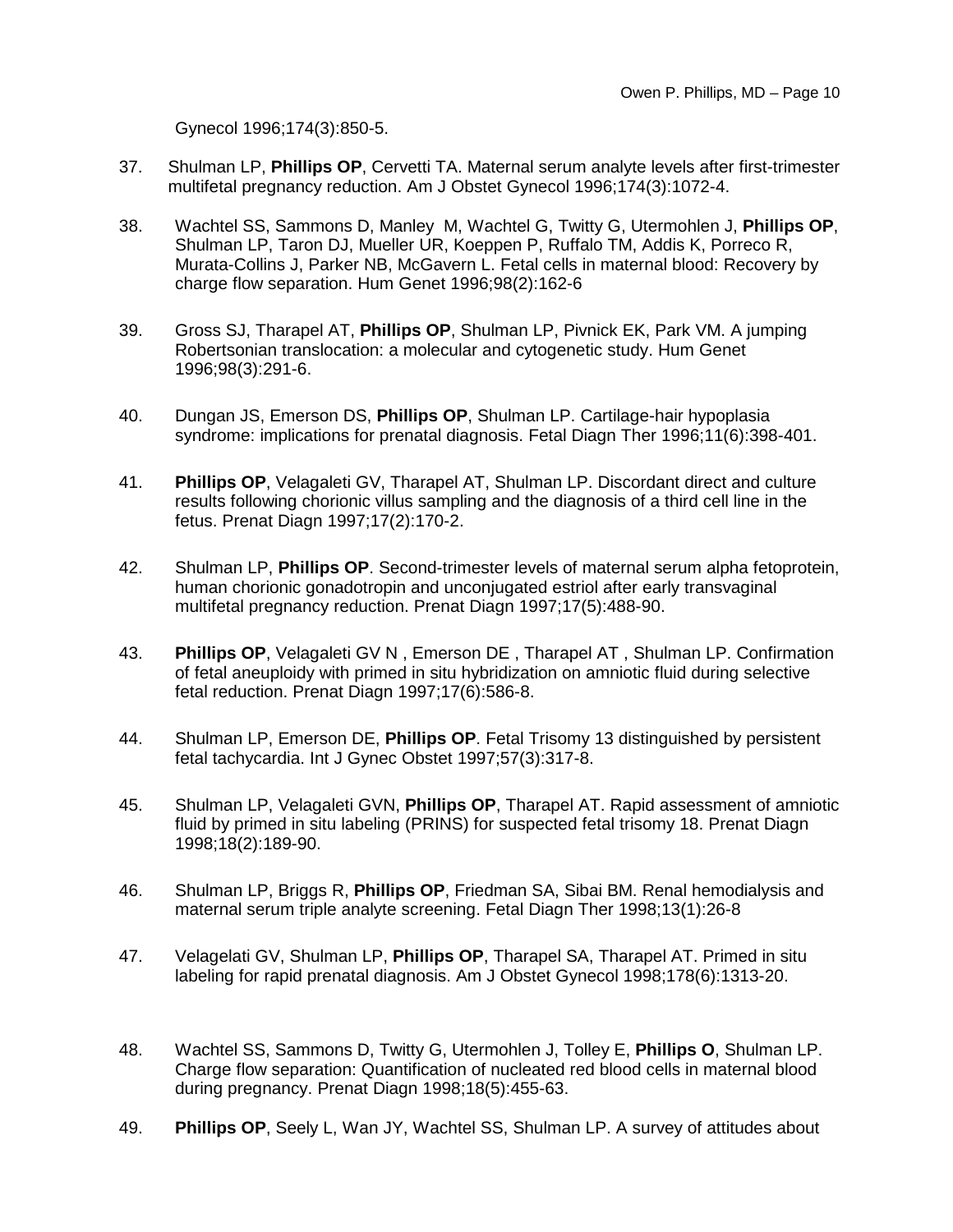maternal serum screening for fetal chromosome abnormalities in women 35 years of age and older. Fetal Diagn Ther 1998;13(6):357-60.

- 50. Shulman LP, **Phillips OP**, Tolley E, Sammons D, Wachtel SS. Frequency of nucleated red blood cells in maternal blood during the different gestational ages. Hum Genet 1998;103(6):723-6.
- 51. Shulman LP, Klett CC, **Phillips OP**. Preliminary comparison of Papanicolaou smear and speculoscopy for assessing cervical cancer precursor lesions in pregnant adolescents. J Pediatr Adolesc Gynecol 1999;12(2):78-82.
- 52. Shulman LP, **Phillips OP**, Emerson DS, Felker RE, Tharapel AT. Fetal "space-suit" hydrops in the first trimester: differentiating risk for chromosome abnormalities by delineating characteristics of nuchal translucency. Prenat Diagn 2000;20(1):30-2.
- 53. **Phillips OP**. New aspects of injectable contraception. Int J Fertil Womens Med 2001;46(1):31-6.
- 54. Livingston JC, Barton JR, Park V, Haddad B, **Phillips O**, Sibai BM. Maternal and fetal inherited thrombophilias are not related to the development of severe preeclampsia. Am J Obstet Gynecol 2001;18(1)5:153-7.
- 55. Ghazeeri GS, **Phillips OP**, Emerson DS, Kutteh WH, Ke RW. Live birth after treatment of a heterotopic corneal pregnancy with fetal intrathoracic KCI. A case report. J Reprod Med 2002;47(12):1038-40.
- 56. **Phillips OP**. Venous thromboembolism in the pregnant woman. J Reprod Med 2003;48(11 Suppl):921-9.
- 57. Bell DJ, Bringman J, Bush A, **Phillips OP**. Job satisfaction among obstetriciangynecologists: A comparison between private practice physicians and academic physicians. Am J Obstet Gynecol 2006;195(5):174-8.
- 58. Rajendra K, Bringman JJ, Ward J, **Phillips OP**. Who should be tested for fragile x carriership? A review of one center's pedigrees. Am J Obstet Gynecol (Resident Issue) 2008, 198(5):e51-3. Epub 2008 Mar 20.
- 59. [Detti L,](http://www.ncbi.nlm.nih.gov/pubmed?term=Detti%20L%5BAuthor%5D&cauthor=true&cauthor_uid=21820654) **[Phillips OP](http://www.ncbi.nlm.nih.gov/pubmed?term=Phillips%20OP%5BAuthor%5D&cauthor=true&cauthor_uid=21820654)**, [Schneider M,](http://www.ncbi.nlm.nih.gov/pubmed?term=Schneider%20M%5BAuthor%5D&cauthor=true&cauthor_uid=21820654) [Lambrecht LE.](http://www.ncbi.nlm.nih.gov/pubmed?term=Lambrecht%20LE%5BAuthor%5D&cauthor=true&cauthor_uid=21820654) Fetal reduction for hyperreactio luteinalis. [Fertil Steril.](http://www.ncbi.nlm.nih.gov/pubmed/21820654) 2011 Oct;96(4):934-8.

PUBLICATIONS (Non-Peer Reviewed):

- 1. Miller EH, **Phillips OP**. Hypertension & dyslipidemia in postmenopausal women. The Forum: A Working Group for Women's Healthcare 2006;4(2):6-12.
- 2. **Phillips OP**. Issues in Breast Cancer: Primary Prevention. In: Phillips OP, et al (eds). The Forum: A Working Group for Women's Healthcare. 2006;3(3). http:www.forumhealthcare4women.com. (Haymarket Medical Education and Dannemiller Memorial Educational Foundation)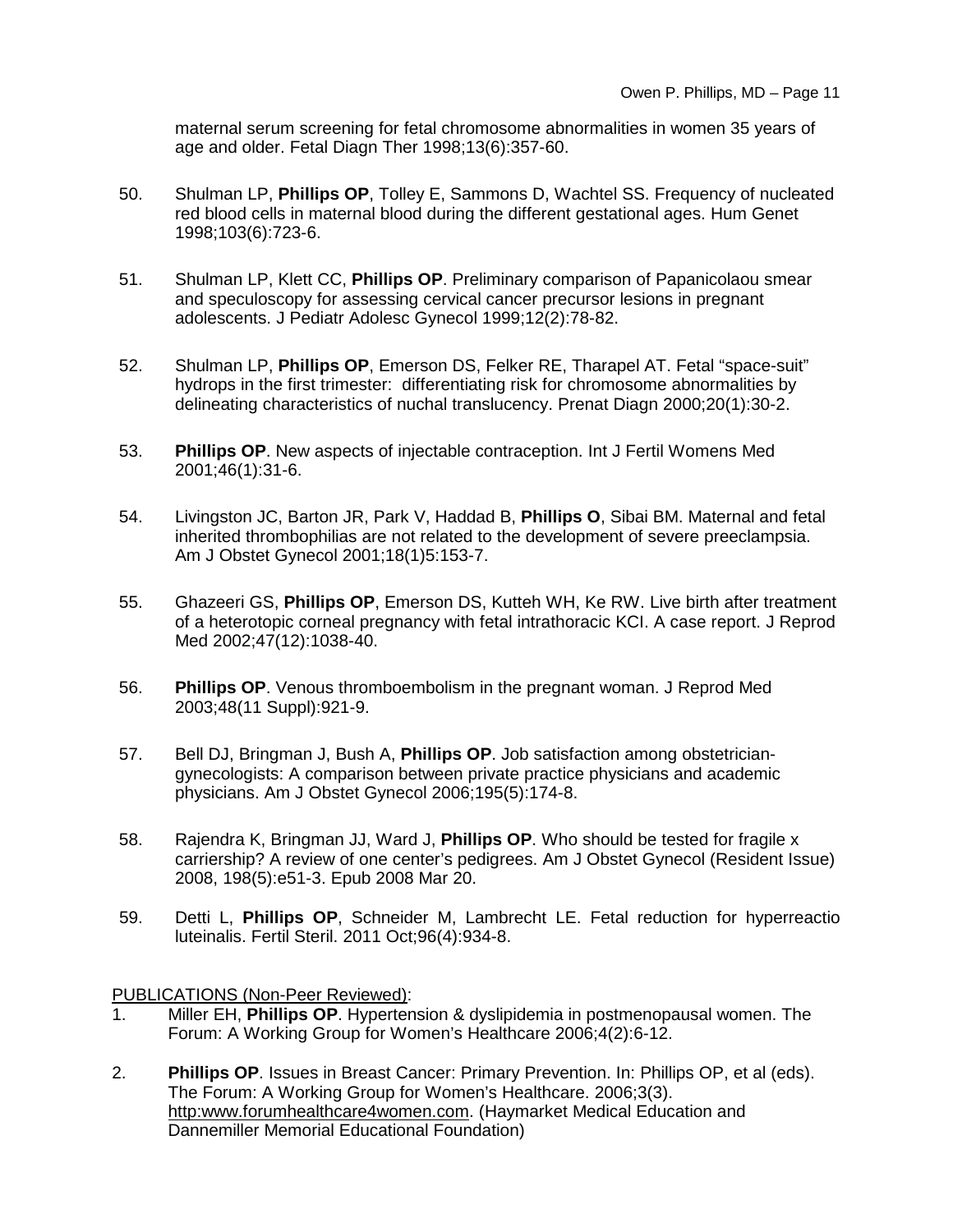- 3. Miller EH, **Phillips OP**. Hypertension and Dyslipidemia in Postmenopausal Women. In: Phillips OP, et al (eds). The Forum: A Working Group for Women's Healthcare. 2006;4(2). http:www.forumhealthcare4women.com. (Haymarket Medical Education and Dannemiller Memorial Educational Foundation)
- 4. **Phillips OP**. Preconceptional Care: Risk Reduction Starts Before Pregnancy. In: Phillips OP, et al (eds).The Forum: A Working Group for Women's Healthcare. 2007;5(1):12-18. (http:www.forumhealthcare4women.com. Haymarket Medical Education and Dannemiller Memorial Educational Foundation)
- 5. **Phillips O**, Bringman J. Genetic considerations in women's health. The Forum: A Working Group for Women's Healthcare 2007;5(2):15-17. (http:www.forumhealthcare4women.com. Haymarket Medical Education and Dannemiller Memorial Educational Foundation)
- 6. **Phillips O**. Health Issues for Lesbian and Bisexual Patients. The Forum: A Working Group for Women's Healthcare 2008;6(3):4-6. (http:www.forumhealthcare4women.com. Haymarket Medical Education and Dannemiller Memorial Educational Foundation)

## INVITED REVIEWS AND ARTICLES

- 1. ACOG UPDATE; CVS vs. Amniocentesis. Moderator :Paul Weinbaum; Discussants: Allan Bombard and Owen P Phillips; Vol 19, no.11.
- 2. Phillips OP, Elias S. Prenatal Diagnosis of Hematological Disorders. Clinical Obstetrics and Gynecology 1995;38:558-72.
- 3. Shulman LP, Phillips OP (1998) Contraception and sexuality: Impact and Interaction. *The Female Patient* 1998;23:47-58.
- 4. Shulman LP, Phillips OP (1998) Contraception and sexuality: Implications for counseling and choices. *Medical Aspects of Human Sexuality* 1998;
- 5. Phillips OP. Molecular Genetics and the Obstetrician. *Medicine Health Rhode Island* 1998;81:116-21.
- 6. Phillips OP, Shulman LP. Abnormal Maternal Serum Screening and Ultrasonography; Part 1. *The Female Patient* 1999;22:.
- 7. Phillips OP, Shulman LP. Abnormal Maternal Serum Screening and Ultrasonography; Part 2. *The Female Patient* 1999;22:24-30.
- 8. Phillips OP. Maternal Serum Screening for Fetal Chromosome Abnormalities. *OBG Management* 1998.
- 9. Phillips OP, Shulman LP. Contraceptive Issues for Women with Special Genetic and Developmental Concerns". *Dialogues in Contraception* 2000;6:5-9.
- 10. Phillips OP, Shulman LP. Prenatal Diagnosis: Past, Present and Future. *The Female Patient* 2000;25:70-80.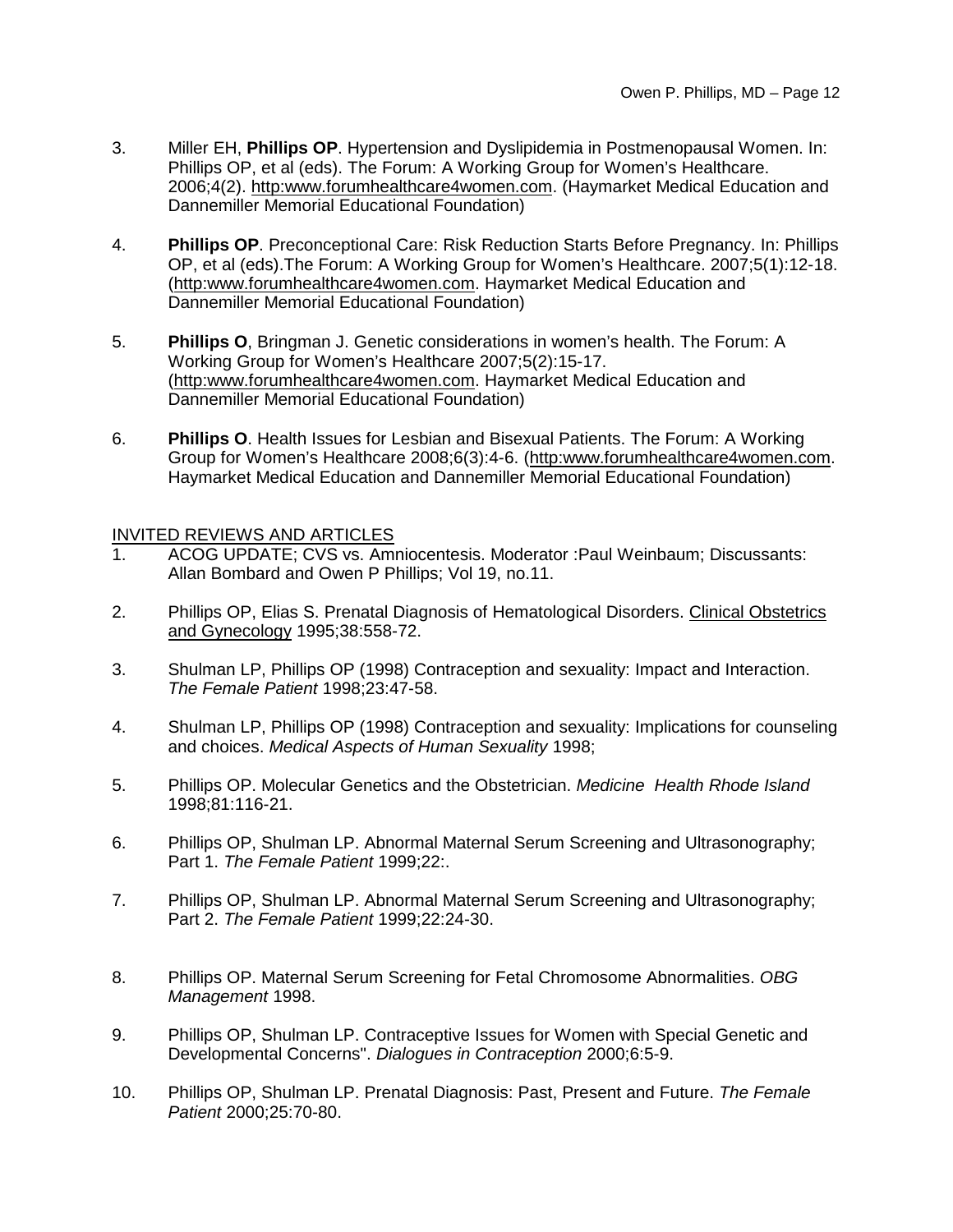- 11. Phillips OP. Myotonic Dystrophy. *Contemporary ObGyn* May, 2001.
- 12. Phillips OP. Infertility: Genetic Causes in Females. *The Female Patient* 2001;26(8):55-9.
- 13. Phillips OP. Infertility: Genetic Causes in Males. *The Female Patient* 2001;26(9):38-45.
- 14. Phillips OP Issue in Breast Cancer: Primary Prevention. *The Forum: A Working Group for Women's Healthcare.* An Educational Initiative. Vol. 3, No. 3; November 2005. London, UK: Haymarket Medical Education/Dannemiller Memorial Educational Foundation.
- 15. Miller EH, Phillips OP. Hypertension and dyslipidemia in postmenopausal women. *The Forum: A Working Group for Women's Healthcare.* An Educational Initiative. Vol. 4, No. 2; August 2006.London, UK: Haymarket Medical Education/Dannemiller Memorial Educational Foundation.

## ABSTRACTS PRESENTED AND PUBLISHED

- 1. Shulman LP, Morgan CD, Simpson JL, Meyers CM, **Phillips OP**, Elias S. Feasibility of maternal serum alpha-feto protein screening in an adolescent population. *North American Society for Pediatric and Adolescent Gynecology*, Orange, CA, 1990.
- 2 **Phillips OP**, Docktor M, Shulman LP, Hermann J, Simpson JL, Elias . Flow cytometric characterization of second trimester amniotic fluid: Feasibility of identifying and isolating viable cells. *Society of Gynecological Investigation;* St. Louis, MO, 1990.
- 3 Shulman LP, Tharapel AT, Simpson JL, Meyers CM, **Phillips OP**, Youssef M, Elias S. Direct analysis of cytotrophoblasts from second and third trimester placentas: a rapid and accurate method for detecting fetal chromosome abnormalities. *5th International Congress of Early Fetal Diagnosis*, Prague, Czechoslovakia, 1990.
- 4. Shulman LP, Tharapel AT, Moretti M, Shaver D, Meyers CM, **Phillips OP**, Emerson D, Sibai B, Simpson JL, Elias S. Cytogenetic evaluation of the growth-retarded fetus by percutaneous umbilical blood sampling: implications for prenatal counseling and diagnosis. *XII meeting of the Southern Genetics Group*, Sandestin, FL, 1990. (Proc Greenwood Gen Cen 1991;10:130)
- 5. Shulman LP, Tharapel AT, Simpson JL, Meyers CM, **Phillips OP**, Elias S. Direct analysis of cytotrophoblasts from second and third trimester placentas: an accurate and very rapid method for detecting fetal chromosome abnormalities. *XIII meeting of the Southern Genetics Group*, Sandestin, FL, 1990. (Proc Greenwood Gen Cen 1990;10:145)
- 6. Shulman LP, Docktor ME, Jaswaney V, Price JO, **Phillips OP**, Simpson JL, Elias S. Direct evidence that fetal blood is transferred into maternal circulation as result of chorionic villus sampling. *American Society of Human Genetics*, Cincinnati, OH, 1990. (Am J Hum Genet 1990;47 Suppl:A285)
- 7. Shulman LP, Ling FW, Meyers CM, **Phillips OP**, King P, Emerson DS, Cromwell S, Simpson JL, Elias S. Dilation and evacuation: a reliable and preferable method for second-trimester genetic pregnancy termination. *Association for Reproductive Health Professional, Annual Meeting:* Dallas, TX, 1990.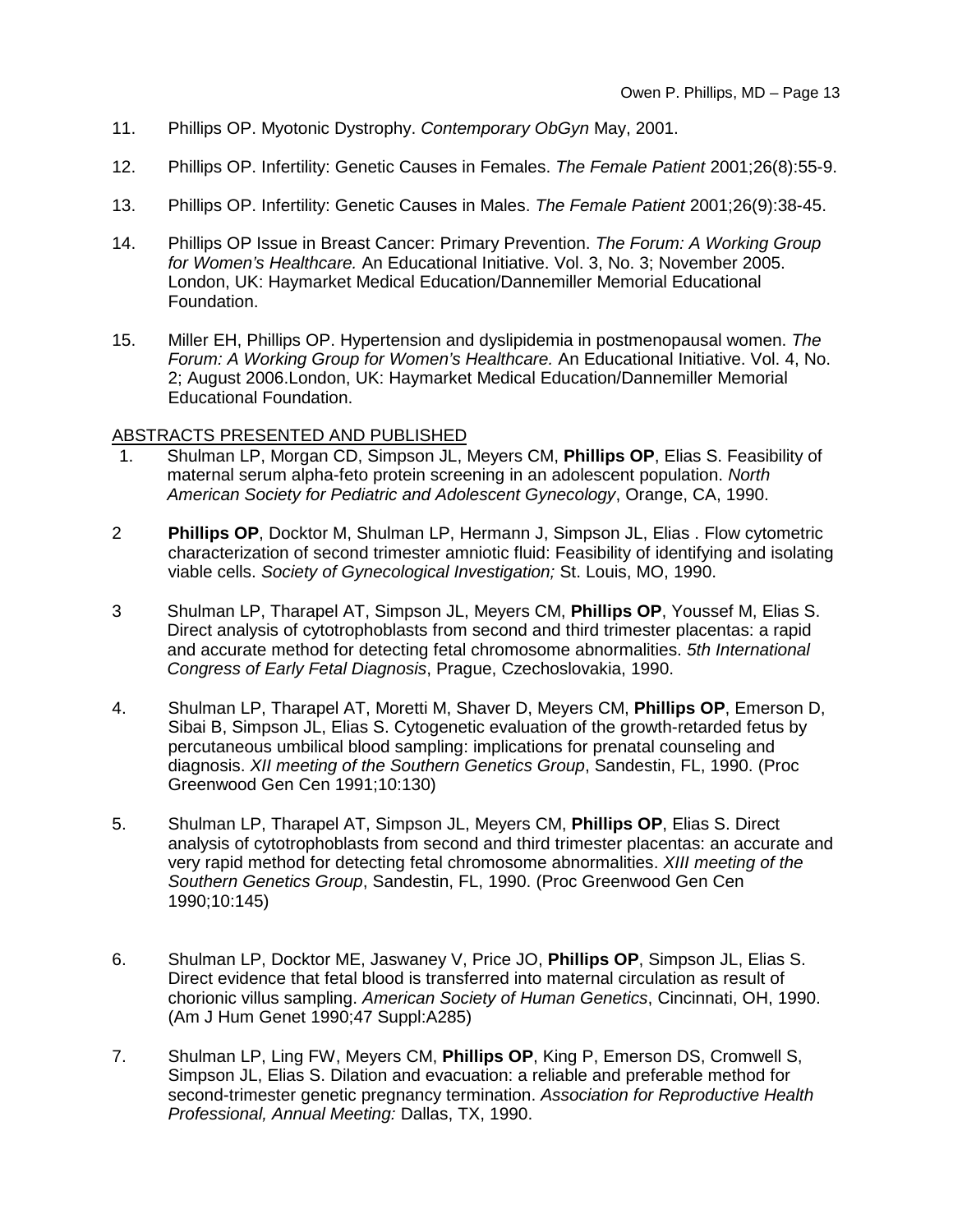- 8. **Phillips OP**, Simpson JL, Morgan CD, Andersen RN, Shulman LP, Meyers CM, Shaver D, Sibai BM, Tolley EA, Elias S. Unexplained elevated maternal serum alpha-fetoprotein (MSAFP) is not predictive of adverse perinatal outcome in an indigent urban population. *Society of Perinatal Obstetricians*, San Francisco, CA, 1991. (*Am J Obstet Gynecol* 1991;164:366)
- 9. Shulman LP, Elias S, Meyers CM, **Phillips OP**, Tharapel AT, Moretti M, Sibai BM, Simpson JL. Cytogenetic abnormalities in growth retarded fetuses with and without structural defects. *Society of Perinatal Obstetrician ,*San Francisco, CA, 1991. (*Am J Obstet Gynecol* 1991;164:351)
- 10. Shulman LP, Emerson DS, Meyers CM, **Phillips OP**, Felker RE, Altieri LA, Simpson JL, Elias S. Longitudinal evaluation of 11 fetuses with cystic hygroma detected in the firsttrimester. *Society of Perinatal Obstetricians*, San Francisco, CA, 1991. (*Am J Obstet Gynecol* 1991;164:351)
- 11. Price JO, Elias S, Docktor ME, Wachtel G, Shulman LP, **Phillips OP**, Meyers CM, Wachtel SS, Tharapel AT, Simpson, JL. Isolation and analysis of nucleated erythrocytes from maternal blood: feasibility for prenatal diagnosis. *Society for Gynecological Investigation*, San Antonio, TX, 1991.
- 12. Shulman LP, Elias S, Tharapel AT, LI Lirong, **Phillips OP**, Simpson JL. Sister chromatid exchange frequency in directly prepared cytotrophoblasts: in vivo demonstration of DNA damage by cigarette smoking in pregnant women. *Society for Gynecological Investigation*, San Antonio, TX, 1991.
- 13. Shulman LP, Elias S, Meyers CM, **Phillips OP**, Emerson DS, Felker RE, Simpson JL. Transvaginal chorionic villus sampling: A novel method for first trimester invasive prenatal diagnosis. *American College of Surgeons*, Chicago, IL, 1991.
- 14. Shulman LP, **Phillips OP**, Tharapel AT, Emerson DS., Felker RE, Alteiri LA, Simpson JL, Elias S. Cytogenetic analysis of first trimester cystic hygroma. *14th meeting of the Southern Genetics Group*, Sandestin, FL, 1991. (*Proc Greenwood Gen Cen* 1992;11:172)
	- 15. Shulman LP, **Phillips OP**, Tharapel AT, Emerson DS., Felker RE, Alteiri LA, Simpson JL, Elias S. Cytogenetic analysis of first trimester cystic hygroma. *14th meeting of the Southern Genetics Group*, Sandestin, FL, 1991. (*Proc Greenwood Gen Cen* 1992;11:172)
- 16. Shulman LP, Elias S, Simpson JL, Tharapel AT, **Phillips OP**, Cromwell SC, Seely-Sloan lL, Martens P. Comparison of 14 week amniocentesis with first-trimester transabdominal chorionic villus sampling. *14th meeting of the Southern Genetics Group*, Sandestin FL, 1991. (*Proc Greenwood Gen Cen* 1992;11:173)
- 17. **Phillips OP**, Shulman LP, Wilroy RS, Altieri LA, Emerson DS, Dacus JV, Elias S. Prenatal counseling and diagnosis in progressively deforming osteogenesis imperfecta: A case of autosomal dominant transmission. *14th meeting of the Southern Genetics Group*, Sandestin FL, 1991. (*Proc Greenwood Gen Cen* 1992;11:173)
- 18. **Phillips OP**, Elias S, Simpson JL, Morgan CD, Dodd SN, Shulman LP, Meyers CM,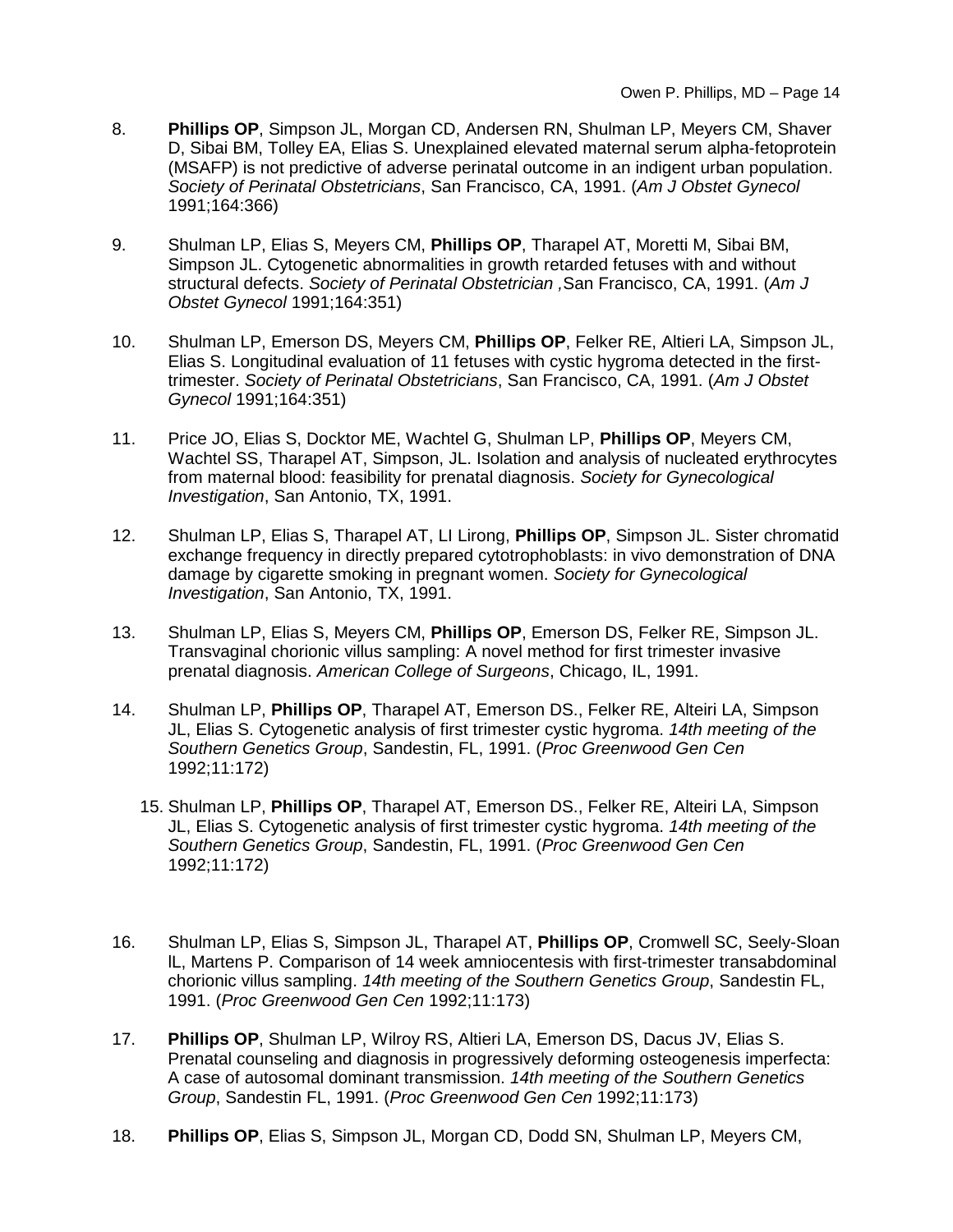Andersen RA. Maternal serum screening for fetal Down syndrome in women less than unconjugated estriol (uE3). *14th meeting of the Southern Genetics Group*, Sandestin FL, 1991. (*Proc Greenwood Gen Cen* 1992;11:173)

- 19. Shulman LP, Elias S, Simpson JL, **Phillips OP,** Cromwell SC, Seely-Sloan lL, Martens P. Early amniocentesis: Complications in initial 150 cases compared to complications in initial 150 cases of first-trimester transabdominal chorionic villus sampling. *Proceedings of the 8th International Congress of Human Genetics*, Washington, DC, 1991.
- 20. Wachtel S, Wachtel G, **Phillips OP**, Shulman LP, Meyers C, Docktor M, Price J, Simpson JL, Elias S. Fetal cells in the maternal circulation: Isolation by multiparameter flow cytometry. *Proceedings of the 8th International Congress of Human Genetics*, Washington, DC, 1991.
- 21. **Phillips OP**, Elias S, Simpson JL, Morgan CD, Dodd SN, Shulman LP, Meyers CM, Andersen RA. Maternal serum screening for fetal Down syndrome in women less than 35 years of age: human chorionic gonadotropin (hCG), alpha fetoprotein (AFP) and unconjugated estriol (uE3). *Proceedings of the 8th International Congress of Human Genetics,* Washington, DC, 1991.
- 22. Shulman LP, Simpson JL, **Phillips OP**, Felker RE, Emerson DS, Elias S. Transabdominal-guided transvaginal chorionic villus sampling. S*ociety of Perinatal Obstetricians*, Orlando Fl, 1992. (*Am J Obstet Gynecol* 1992;166;433)
- 23. Shulman LP, Felker RE, Emerson DS, **Phillips OP**, Alteri LA, Tharapel AT, Simpson JL, Elias S. Prenatal cytogenetic analysis of fetuses with cystic hygroma detected in the first trimester. *American Institute of Ultrasound in Medicine*, San Diego, CA, 1992. (*J Ultrasound* Med 1992;11:S71)
- 24. Dungan JS, Meyer NL, **Phillips OP**, Simpson JL, Shulman LP, Grevengood C., Elias S. Positive maternal serum screening for Down syndrome does not predict adverse perinatal outcome in absence of fetal aneuploidy. *Society for Gynecologic Investigation*, San Antonio, TX, 1992.
- 25. Shulman LP, Simpson JL, **Phillips OP**, Felker RE, Emerson DS, Elias S. Transvaginal chorionic villus sampling using transvaginal ultrasound guidance: A new technique for first-trimester prenatal diagnosis. *American College of Obstetricians and Gynecologists*, Las Vegas, NV, 1992.
- 26. **Phillips OP**, Elias S, Simpson JL, Shulman LP, Morgan C, Andersen RA. Maternal serum screening for fetal Down syndrome in women less than 35 years of age: Alphafetoprotein (AFP), human chorionic gonadotropin (hCG), and unconjugated estriol ( $\mu$ E<sub>3</sub>). *American College of Obstetricians and Gynecologists*, Las Vegas, NV, 1992.
- 27. Shulman LP, **Phillips OP**, Muram D, Elias S. Pregnancy management decisions by adolescents following second-trimester prenatal diagnosis of fetal abnormalities. *North American Society for Pediatric and Adolescent Gynecology*, Nashville, TN, 1992. (*Adolesc Pediatr Gynecol* 1992;5:217A)
- 28. **Phillips OP**, Shulman LP, Elias S, Simpson JL. Maternal serum screening for fetal Down syndrome using alpha-fetoprotein (AFP), human chorionic gonadotropin (hCG),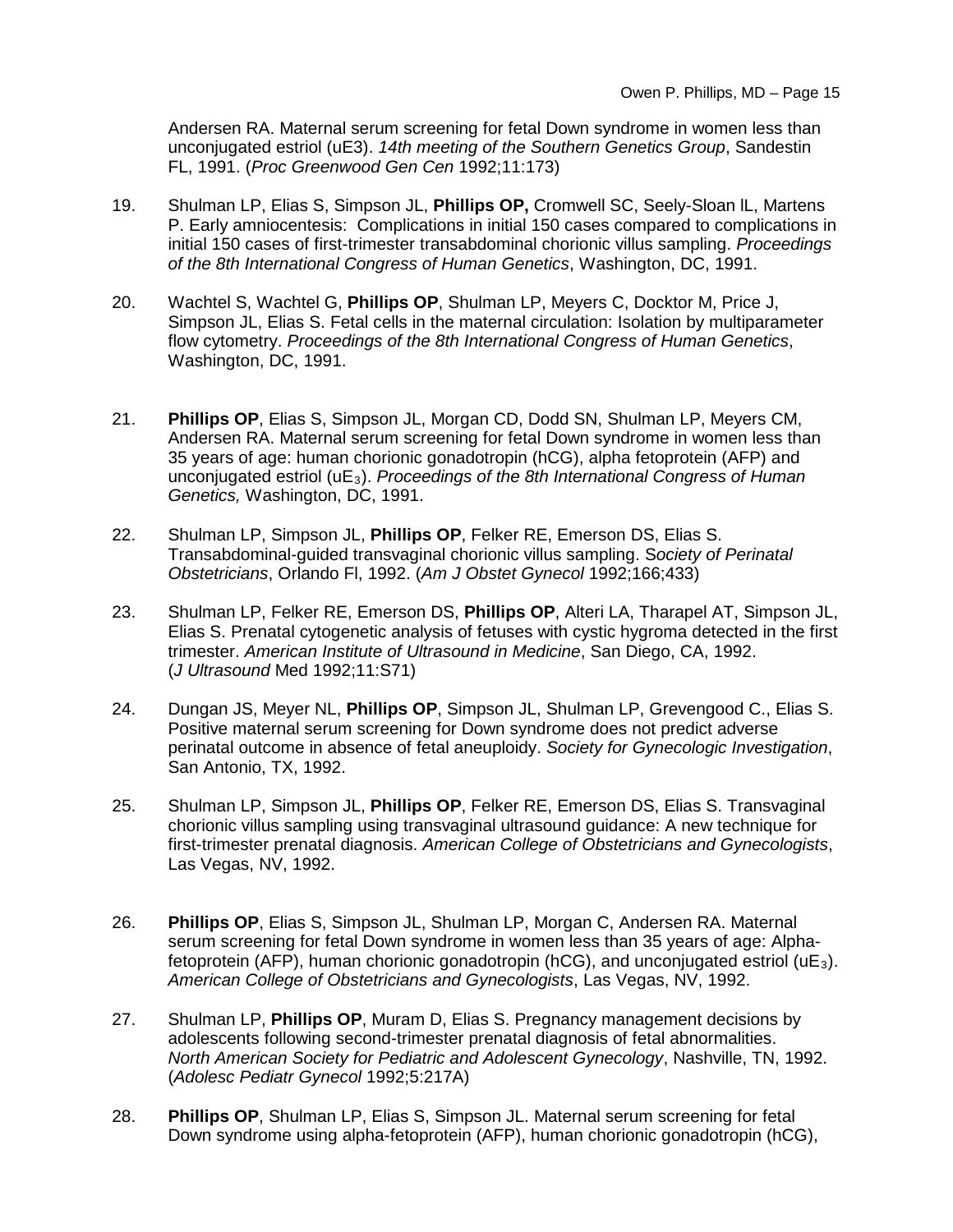and unconjugated estriol (uE<sub>3</sub>) in the adolescent population. *North American Society for Pediatric and Adolescent Gynecology*, Nashville , TN, 1992. (*Adolesc Pediatr Gynecol* 1992;5:218A)

- 29. Elias S, Price J, Klinger K, Docktor ME, Wachtel SS, Shulman LP, **Phillips OP**, Simpson JL,. Prenatal diagnosis of aneuploidy using fetal cells isolated from maternal circulation. *American Society of Human Genetics,* San Francisco, CA, 1992. (*Am J Hum Genet* 1992;51 Supplement:A4)
- 30. **Phillips OP**, Cromwell SC, Rivas ML, Elias S, Simpson JL. Trisomy 21 and maternal age at menopause: Lack of evidence that reproductive rather than chronological age influences risk of nondisjunction. *Society for Gynecologic Investigation*, Toronto, Canada, 1993.
- 31. Grevengood C, Shulman LP, Dungan JS, Martens P, **Phillips OP**, Simpson JL, Elias S. Does severity of abnormality or method of ascertainment influence decision to continue or terminate an affected pregnancy with a neural tube defect? *American Society of Human Genetics*, San Francisco, CA, 1992. (*Am J Hum Genet* 1992;51 Supplement: A257)
- 32. Wachtel S, Wachtel G, **Phillips O**, Shulman LP, Mitelman O, Photopoulos G, Elias S.  $P_{53}$  mutations detected by PCR-SSCP in endometrial and ovarian epithelial adenocarcinoma. *Society for Gynecologic Investigation*, Toronto, Canada, 1993.
- 33 Simpson JL, Palomaki GE, Haddow JE, Andersen RN, Mercer BM, Shulman LP, **Phillips OP**, Elias S. Elevated maternal serum alpha fetoprotein (MSAFP) predictive of pregnancy complications. *Society for Gynecologic Investigation*, Toronto, Canada, 1993.
- 34. Elias S, Simpson JL, Price JA, Dockter M, Wachtel SS, Shulman LP, **Phillips OP**, Klinger K, Tharapel AT, Park VM. Prenatal diagnosis using fetal cells isolated from maternal blood. *Society for Gynecologic Investigation*, Toronto, Canada, 1993.
- 35. **Phillips OP**, Gross SJ, Bright NL, Dungan JS, Shulman LP, Simpson JL, Elias S. Adverse outcome in patients screen-positive for neural tube defects and fetal Down syndrome: increased risk for intrauterine growth retardation and adverse perinatal outcome. *American Society of Human Genetics*, New Orleans, LA, 1993. (*Am J Hum Genet* 1993;53 Supplement: A1447)
- 36. Dungan JS, **Phillips OP**, Shulman LP, Elias S, Grevengood C, Simpson JL. Improved specificity of maternal serum screening for fetal Down syndrome by excluding  $E_3$  level. *American Society of Human Genetics*, New Orleans, LA, 1993 (*Am J Hum Genet* 1993;53 Supplement: A1447)
- 37. Emerson DS, Dungan JS, Shulman LP, **Phillips OP**, Grevengood C, Gross S, Elias S. Prenatal diagnosis of cartilage-hair hypoplasia syndrome. *American Society of Human Genetics*, New Orleans, LA, 1993. (Am J Hum Genet 1993;53 Supplement: A1404)
- 38. Shulman LP, Grevengood C, **Phillips OP**, Gross S, Mace, P. Family planning following prenatal detection of fetal abnormalities. *Association of Reproductive Health Practitioners*, San Diego, CA, 1993.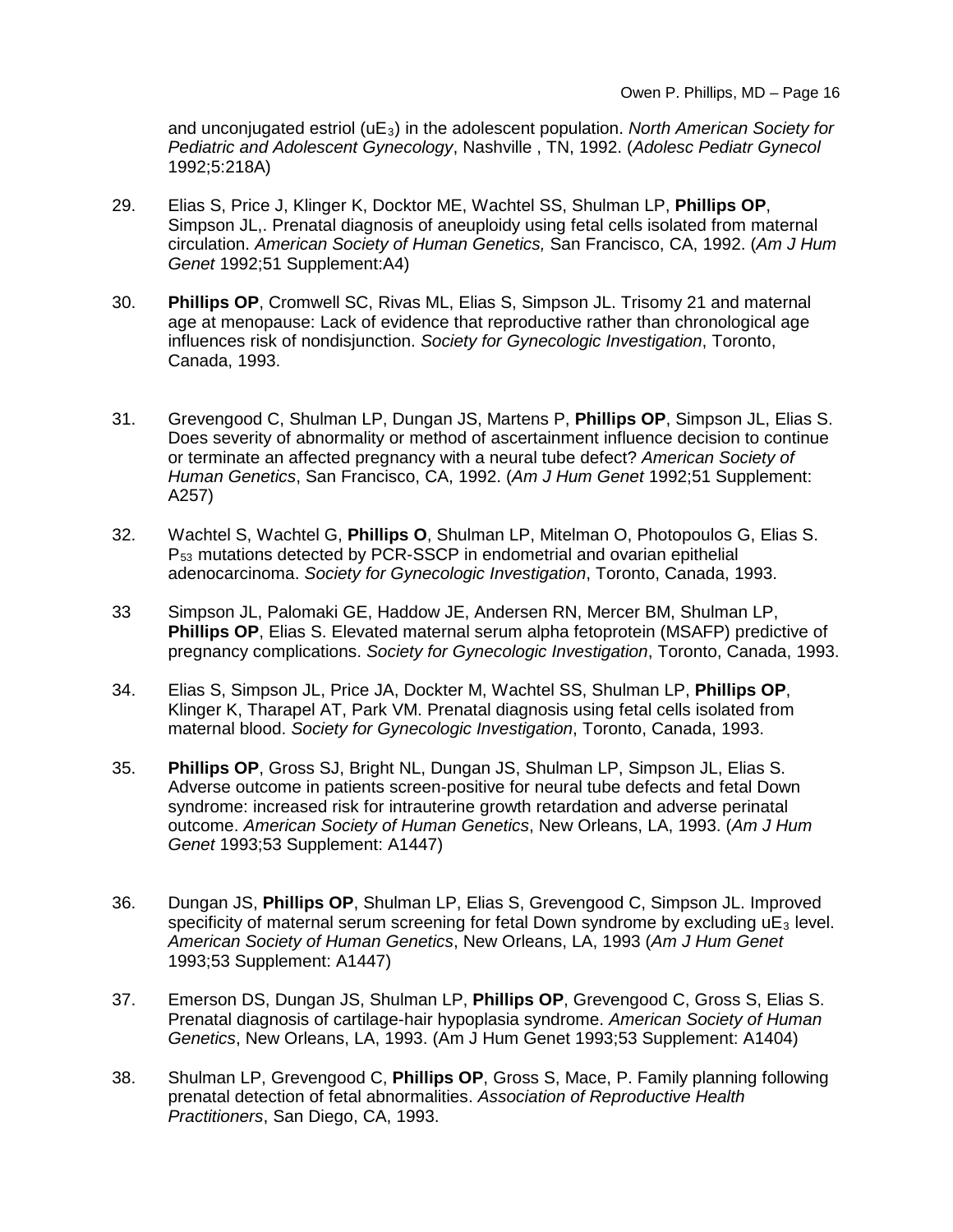- 39. **Phillips OP**, Woods D, Elias S, Bishop CE. Cystic fibrosis mutations among Caucasians and African-Americans in the southeastern United States. *First Annual Meeting of the American College of Medical Genetics*, Orlando, FL, 1994.
- 40. Grevengood C, Shulman LP, Gross SJ, **Phillips OP**, Mace PC. Family planning decisions following the prenatal detection of fetal abnormalities: The critical role of nondirective counseling. *First Annual Meeting of the American College of Medical Genetics*, Orlando, FL, 1994.
- 41. Park VM, Gross S, Tharapel AT, **Phillips OP**, Shulman LP. A jumping Robertsonian translocation: Characterization of chromosome segregation and chromosome structure. *American Cytogenetic Conference*, Wintergreen, VA, April 23-26, 1994.
- 42. Shulman LP, Emerson DS, Grevengood C, Gross S, Felker RE, **Phillips OP**, Simpson JL, Elias S. Clinical course and outcome of fetuses with isolated prominent nuchal translucencies detected in the first trimester. *7th International Conference on Early Prenatal Diagnosis*, Jerusalem, Israel, 1994.
- 43. Shulman LP, Simpson JL, **Phillips OP**, Grevengood C, Gross S, Elias S. Early amniocentesis performed at 14 weeks gestation or earlier: Comparison with firsttrimester transabdominal chorionic villus sampling. *7th International Conference on Early Prenatal Diagnosis*, Jerusalem, Israel, 1994.
- 44. Shulman LP, Felker RE, Simpson JL, Grevengood C, **Phillips OP**, Gross S, Elias S. Transvaginal chorionic villus sampling using transabdominal ultrasound guidance. *7th International Conference on Early Prenatal Diagnosis*, Jerusalem, Israel, 1994.
- 45. **Phillips OP**, Seeley LS, Yan YS, Shulman LP. Maternal serum screening for fetal chromosome abnormalities in women of advanced maternal age: a survey of women's opinions. *Southern Genetics Group*, Pawleys Island, SC, 1994.
- 46. Park VM, Gross SJ, Tharapel AT, **Phillips OP**, Pivnick EK, Shulman LP. A jumping Robertson translocation: A molecular and cytogenetic study. American Society of Human Genetics, Toronto, Canada, 1994. (Am J Hum Genet 1994;53 Supplement: A648)
- 47. Gross SJ, Cervetti TA, Tolley EA, Smith ME, **Phillips OP**, Shulman LP. Risk perception and decision making among women 'screen-positive' for fetal Down syndrome on serum screening. *American Society of Human Genetics*, Toronto, Canada, 1994. (*Am J Hum Genet* 1994;53 Supplement: A1643)
- 48. **Phillips OP**, Seeley LS, Yan YS, Shulman LP. Maternal serum screening (MSS) for fetal chromosome abnormalities in women of advanced maternal age: A survey of women's opinions. *American Society of Human Genetics*, Toronto, Canada, 1994. (*Am J Hum Genet* 1994;53 Supplement: A1664)
- 49. Shulman LP, Tharapel AT, **Phillips OP**, Martens P, Gross SJ, Grevengood C. Does failure to obtain cytogenetic results from directly-prepared cytotrophoblasts presage an abnormal fetal complement. *American Society of Human Genetics*, Toronto, Canada, 1994. (*Am J Hum Genet* 1994;53 Supplement: A1682)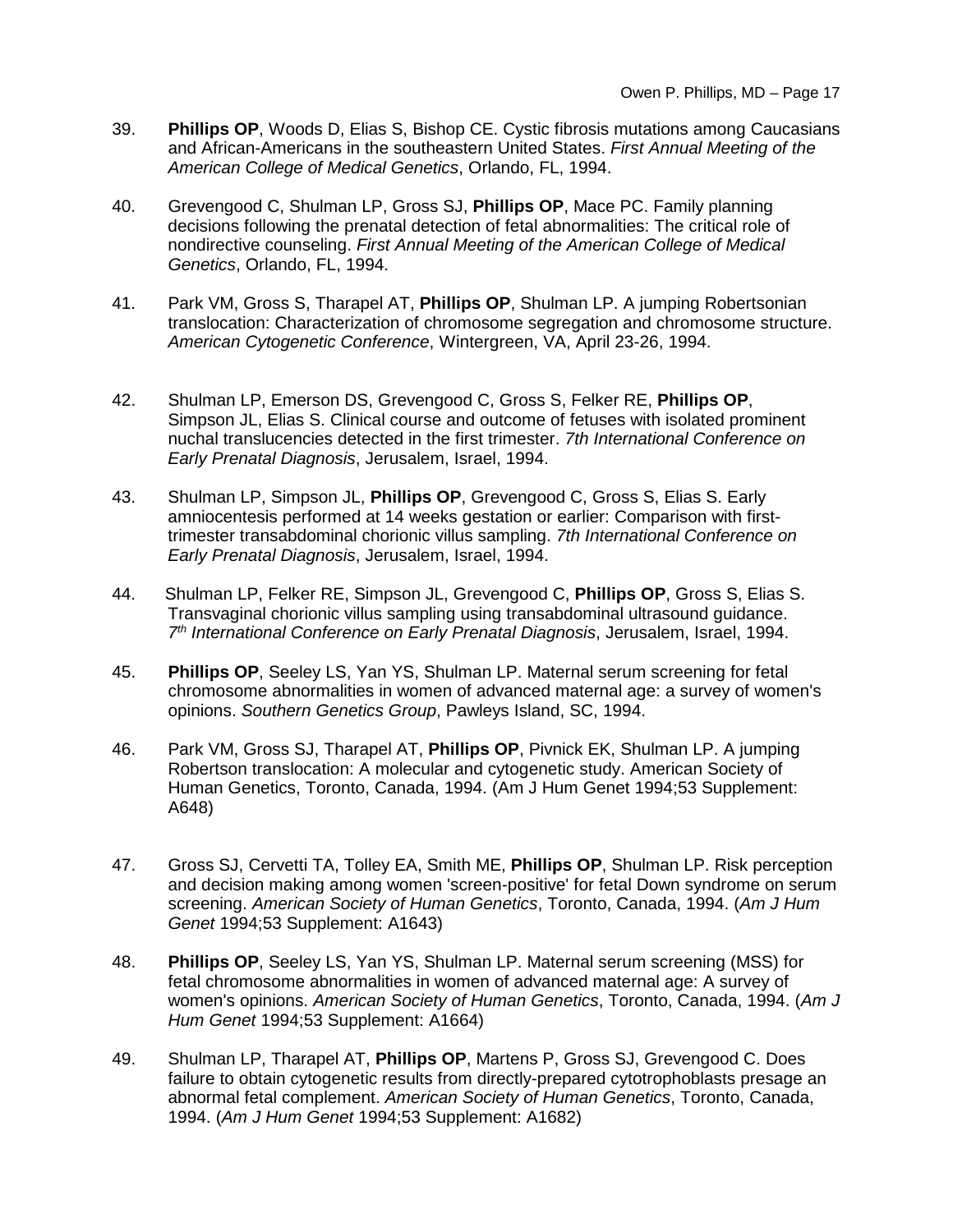- 50. Wachtel SS, Wachtel G, Park VM, **Phillips OP**, Shulman LP, Egen N, Manley M, Sammons D. Fetal cells in maternal blood: recovery by charged flow separation. *American Society of Human Genetics*, Toronto, Canada, 1994. (*Am J Hum Genet* 1994;53 Supplement: A1693)
- 51. **Phillips OP**, Tharapel AT, Lerner J, Park VM, Felker R, Birch A, Shulman LP. Severe intrauterine growth retardation (IUGR) with placental and very low-grade fetal trisomy 22 mosaicism. *American College of Medical Genetics*, Los Angeles, CA, 1995.
- 52. Wachtel SS, McGavern L, Murata-Collins J, **Phillips OP**, Shulman LP, Twitty G, Utermohlen J, Manley M, Porreco R, Parker NB, Sammons D. A novel method for recovery of fetal cells in maternal blood. *American College of Medical Genetics*, Los Angeles, CA, 1995.
- 53. Shulman LP, **Phillips OP**, Emerson DS, Felker RE. Frequency of prominent nuchal translucency among fetuses with chromosome abnormalities detected in the first trimester. *Society of Gynecological Investigation*, Chicago, IL, 1995.
- 54. Wachtel SS, **Phillips OP**, Shulman LP, Sammons D, Utermohlen J, Manley M, Addias K, Porreco R, Murata-Collins J, Parker NB, McGavern L. Recovery of fetal cells in maternal blood. *Society of Gynecological Investigation*, Chicago, IL, 1995.
- 55. **Phillips OP,** Tharapel AT, Park VM, Wachtel SS, Shulman LP. Risk of fetal mosaicism when placental mosaicism is diagnosed by chorionic villus sampling. *American Society of Human Genetics*, Minneapolis, MN, 1995. (*Am J Hum Genet* 1995;51 Supplement: A4)
- 56. Cervetti TA, Shulman LP, Emerson DS, **Phillips OP**. Frequency of fetal aneuploidy in women with elevated maternal serum alpha-fetoprotein levels and normal ultrasound. *American Society of Human Genetics*, Minneapolis, MN, 1995. (*Am J Hum Genet* 1995;51 Supplement: A)
- 57. Wachtel SS, Sammons D, Manley M, Wachtel G, Utermohlen J, **Phillips OP**, Shulman LP, Porreco R, Addias K, Murata-Collins J, Parker NB, McGavern L. Culturing of fetal cells recovered from maternal blood by charge flow separation. *American Society of Human Genetics*, Minneapolis, MN, 1995. (*Am J Hum Genet* 1995;51 Supplement:A)
- 58. Shulman LP, **Phillips OP**. Contraception and adolescent pregnancy. North American *Society for Pediatric and Adolescent Gynecology*, Toronto, CA, 1995. (*Adol Pediatr*  1995;*Gynecol* 8:155)
- 59. Tharapel AT, Martens PR, Velagaleti GVN, Seeley LM, **Phillips OP**, Shulman LP. A report on cytogenetic diagnoses on our most recent 2045 chorionic villus samplings, including a 98% outcome follow-up. *8th International Conference on Prenatal Diagnosis and Therapy*, Goa, India, 1996.
- 60. Shulman LP, **Phillips OP**, Emerson DE, Felker RE, Tharapel AT, Ultrasound detection of fetal "space-suit" hydrops in the first trimester: High risk for fetal chromosome abnormalities. *8th International Conference on Prenatal Diagnosis and Therapy,* Goa, India, 1996.
- 61. Tharapel AT, Martens PR, Velagaleti GVN, Seeley LM, **Phillips OP**, Shulman LP. Cytogenetic diagnoses and a 98% outcome follow-up on 2045 chorionic villus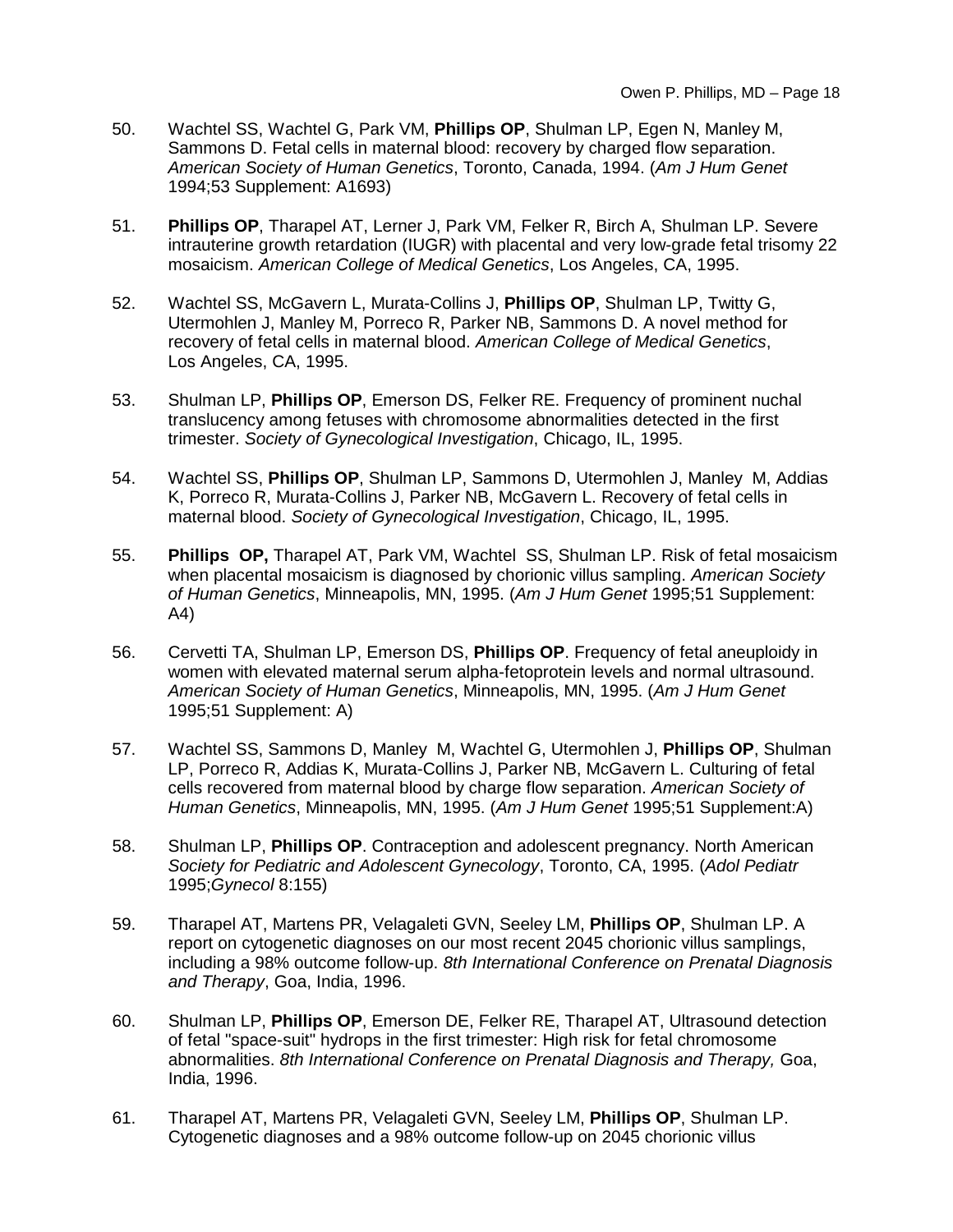samplings. *9th International Congress of Human Genetics,* Rio de Janeiro, Brazil, 1996.

- 62. Shulman LP, Briggs R, **Phillips OP**, Friedman SA, Sibai B. Renal hemodialysis and maternal serum triple analyte screening. *American Society of Human Genetics*, San Francisco, CA, 1996. (*Am J Hum Genet* 1996;59:A329)
- 63. **Phillips OP**, Velagaleti GVN, Tharapel AT, Shulman LP. Discordant direct and culture results following chorionic villus sampling and the diagnosis of a third cell line in the fetus. *American Society of Human Genetics*, San Francisco, CA, 1996. (*Am J Hum Genet* 1996;59:A328)
- 64. Tharapel AT, Martens PR, Velagaleti GVN, Seeley LM, **Phillips OP**, Shulman LP. Clinical, cytogenetic and outcome follow-up in 2045 chorionic villus samplings. *American Society of Human Genetics*, San Francisco, CA, 1996. (*Am J Hum Genet* 1996;59:A331)
- 65. Shulman LP, **Phillips OP**, Emerson DS. Elevated maternal serum alpha-fetoprotein, normal ultrasound and fetal aneuploidy: Implications for prenatal diagnosis and clinical care. *American College of Medical Genetics, Ft. Lauderdale*, FL, 1997.
- 66. **Phillips OP**, Velagelati, GVN, Shulman LP, Tharapel SA, Tharapel AT. Rapid prenatal diagnosis by primed in situ labeling (PRINS), *American Society of Human Genetics*, Baltimore, MD, 1997. (*Am J Hum Genet* 1997;61:A918)
- 67. Wachtel S, Sammons D, Tolley E, **Phillips O**, Shulman LP. Charge flow separation: quantification of nucleated red blood cells in maternal blood during pregnancy. *American Society of Human Genetics*, Baltimore, MD, 1997. (*Am J Hum Genet* 1997;61:A932)
- 68. Shulman LP, Sammons D, Tolley E, **Phillips O**, Wachtel S. Frequency of nucleated red blood cells in maternal blood during different stages of pregnancy. *American Society of Human Genetics*, Baltimore, MD, 1997. (*Am J Hum Genet* 1997;61:A944)
- 69. Kadandale JS, Shulman LP, **Phillips OP**, Tharapel SA, Velagelati GVN Tharapel AT. Background in situ hybridization signals in interphase nuclei can be explained by asynchronous replication of DNA homologous loci. *American Society of Human Genetics, Baltimore*, MD, 1997 (*Am J Hum Genet* 1997;61:A730)
- 70. Livingstone JC, Barton JR, Park V, Haddad B, Chahine R, **Phillips OP**, Sibai BM. Maternal and fetal genetic thrombophilias are not associated with severe preeclampsia. *Society for Maternal-Fetal Medicine,* Miami, FL, 2000.
- 71. Stack, M and **Phillips, OP**. Faculty and resident knowledge and experience regarding the intrauterine contraceptive device: Implications for resident education. *Association of Professors in Obstetrics and Gynecology*, New Orleans, LA, 2000.
- 72. Tinker, C and **Phillips, OP**. Is the male obstetrician-gynecologist heading for extinction?: A survey of practicing obstetrician-gynecologists in the southeast. *Association of Professors in Obstetrics and Gynecology,* New Orleans, LA, 2000.
- 73. **Phillips OP**, Martens P, Shulman LP. Safety and efficacy of chorionic villus sampling for first-trimester prenatal diagnosis: The ten year experience of one center*. The Central Association of Obstetricians and Gynecologists*, Chicago, IL, 2000.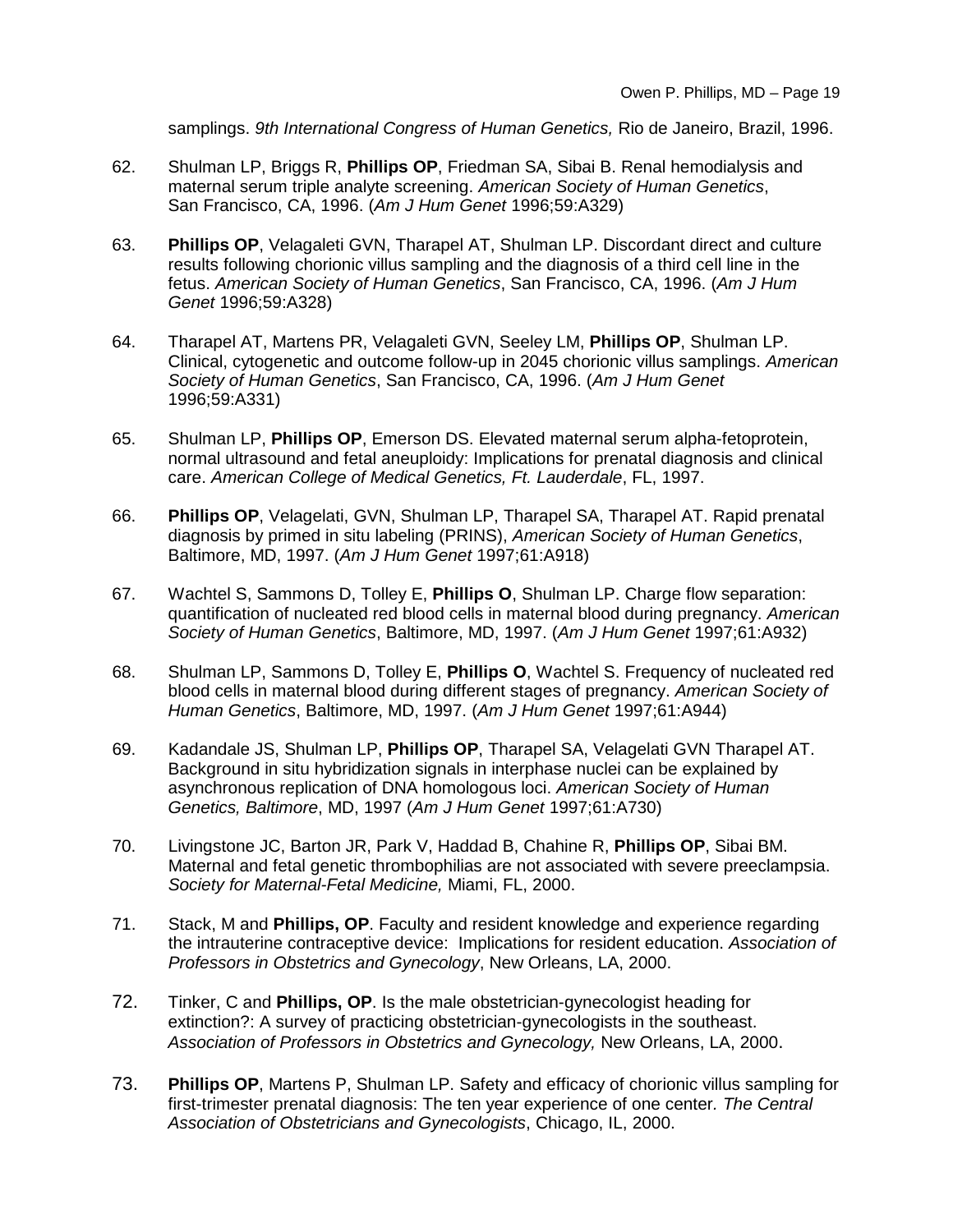- 74. Bell DJ, Bringman J, Bush A, **Phillips OP**. Job satisfaction among obstetriciangynecologists: A comparison between private practice physicians and academic physicians. *Association of Professors in Obstetrics and Gynecology*, 2005.
- 75. Rajendra K, Bringman J, Ward J, **Phillips O**. Who should be tested for Fragile X carriership? An interesting case report and a review of one center's pedigrees. Abstract 248. Poster presentation, *The American College of Medical Genetics*, Annual Meeting, Nashville, TN, March 21-25, 2007.
- 76. Donepudi R, Bringman J, **Phillips O**. Carrier screening for fragile X: Making the case for expanded screening criteria. Abstract #0567. Poster presentation, 29<sup>th</sup> Annual Meeting of the Society for Maternal-Fetal Medicine, San Diego, CA, January 26-31, 2009. (Poster Session IV, Thursday, January 30, 3:30-5:30)
- 77. Donepudi R, Kutteh WH, Saitis D, **Phillips OP**. Evaluation of stillbirths in a teaching hospital: Impact of ACOG 2007 Guidelines. Abstract 70. Poster presentation, 57<sup>th</sup> Annual Meeting of the American College of Obstetricians and Gynecologists, Chicago, IL, May 2-6, 2009.
- 78. Seyler, S and **Phillips, O**. The Specialty Profile Form: A Career Counseling Tool for Medical Students. Poster Presentation, AAMC, San Diego, CA, April 27-30, 2014.

## PUBLICATIONS (BOOKS AND BOOK CHAPTERS)

- 1. Simpson JL, Phillips OP. Contraception and Congenital Malformations. In: Sciarra J (ed): *Gynecology and Obstetrics*. Pennsylvania, PA: Harper and Row; 1992:Vol 6, chapter 37.
- 2. Elias S, Phillips OP. Medical Fetal Therapy. In: Lin C, Verp MS, Sabagga RE (eds). *The High- Risk Fetus*. New York, NY: Springer-Verlag; 1992:590-610.
- 3. Phillips OP, Elias S. Epidemiology of neural tube defects. In: Elias S, Simpson JL (eds). *Maternal Serum Screening for Genetic Disorders*. New York, NY: Churchill Livingstone; 1992:1-24.
- 4. Simpson JL, Shulman L, Dungan J, Phillips OP, Elias S. Mid-trimester biochemistry in prediction of third trimester complications. In: Grudzinskas JG, Chard T, Chapman M, Cuckle H. (eds). *Screening for Down's Syndrome*. Cambridge, UK: Cambridge University Press; 1994:325-38.
- 5. Phillips OP. Dysmenorrhea. In: Stovall TG, Ling FW (eds). *Gynecology for the Primary Care Physician.* Philadelphia, PA: Current Medicine; 1999:315-19.
- 6. Bringman JJ, Phillips OP. Fetal Medicine: Pharmacologic Therapy. Chapter 22. In: van Vugt JMG, Shulman LP (eds). *Fetal Medicine*. New York, NY: Marcel Dekker, Inc., 2006.
- 7. Phillips OP, contributing editor. Yearbook of Obstetrics, Gynecology, and Women's Health. St. Louis, MO: Mosby, 2005.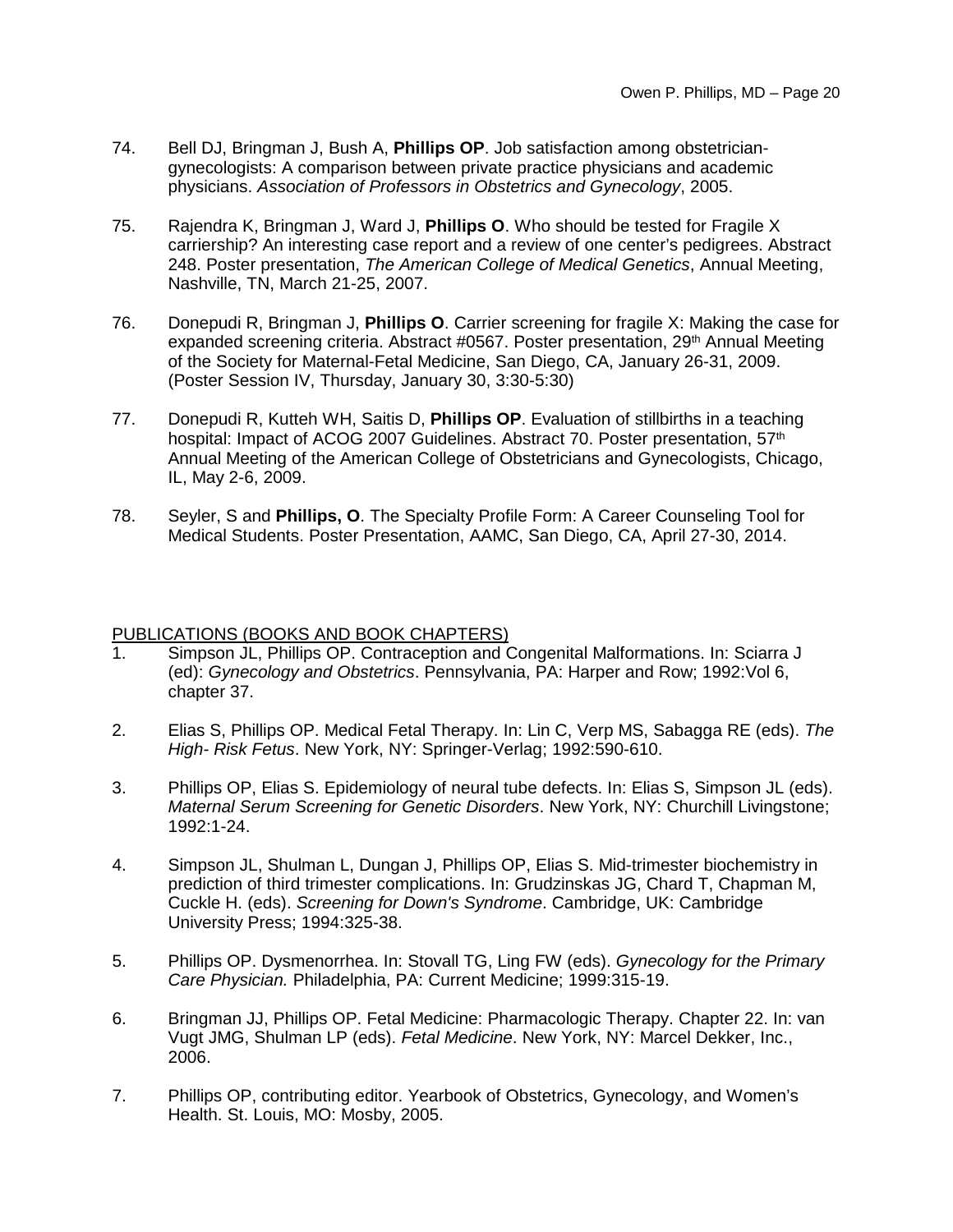- 8. Phillips OP, contributing editor. Yearbook of Obstetrics, Gynecology, and Women's Health. St. Louis, MO: Mosby, 2005.
- 9. Phillips OP, contributing editor. Yearbook of Obstetrics, Gynecology, and Women's Health. St. Louis, MO: Mosby, 2005.
- 10. Phillips OP, Simpson JL. Contraception and Congenital Malformations. In: Sciarra J (ed). *Gynecology and Obstetrics*. Internet: Glob Libr Women's Med (GLOWM: The Global Library of Women's Medicine); 2009

## OTHER ACTIVITIES

Taskforce member, The Status of Women in Tennessee, Memphis, TN, 2000

Fellow, ELAM – Executive Leadership in Academic Medicine, 2003 – 2005

- Course Director, 18<sup>th</sup> Annual Contemporary Issues in Obstetrics and Gynecology, Sandestin, FL, July 31-August 8, 2004
- Member, Eli Lilly and Company Internal Medicine Advisory Board, 2004 2006
- Member, Forum Editorial Board, Haymarket Medical Education and Dannemiller Memorial Educational Foundation, 2004 - 2007
- Course Director, 19<sup>th</sup> Annual Contemporary Issues in Obstetrics and Gynecology: News You Can Use, Sandestin, FL, August 1-6, 2005

Board Member, Memphis Area Women's Council, 2005 - 2016

Member, American Association of Medical Colleges Group on Student Affairs, 2006-2015

Board Member, Planned Parenthood of Greater Memphis Region; June 2016-July 2018

Board Member, A Step Ahead Foundation June, 2017- present.

## COMMUNITY PROJECTS

Shelby County Humane Society, 2000 - present Big Brother – Big Sisters of Memphis, 2005 – present Memphis Area Women's Council, Board Member, 2005 – 2015 Shelby County Infant Mortality Committee and Task Force, 1/2007 – present Memphis Academy of Science and Engineering (MASE) Board of Directors, 7/2009 – 5/2015 Memphis Bioworks Foundation Executive Committee, 7/2009 – 5/2015 Big Brothers, Big Sisters Board of Directors, 2010-2011 Adverse Childhood Experiences Task Force Member 2014- present

## **PUBLICITY**

"Stress Incubators: Despite Advances in Neonatal Care, Areas Stricken with Crime and Violence Breed Tragedy" The Commercial Appeal, March 6, 2005, interviewer: Aimee Edmondson.<http://www.commercialappeal.com/news/2005/mar/06/stress-incubators/>

"Quintuple Doubles: Octogenarian at loss to explain 5 sets of fraternal twins in family", The Commercial Appeal, January 5, 2007, interviewer: Tony Lepeska.